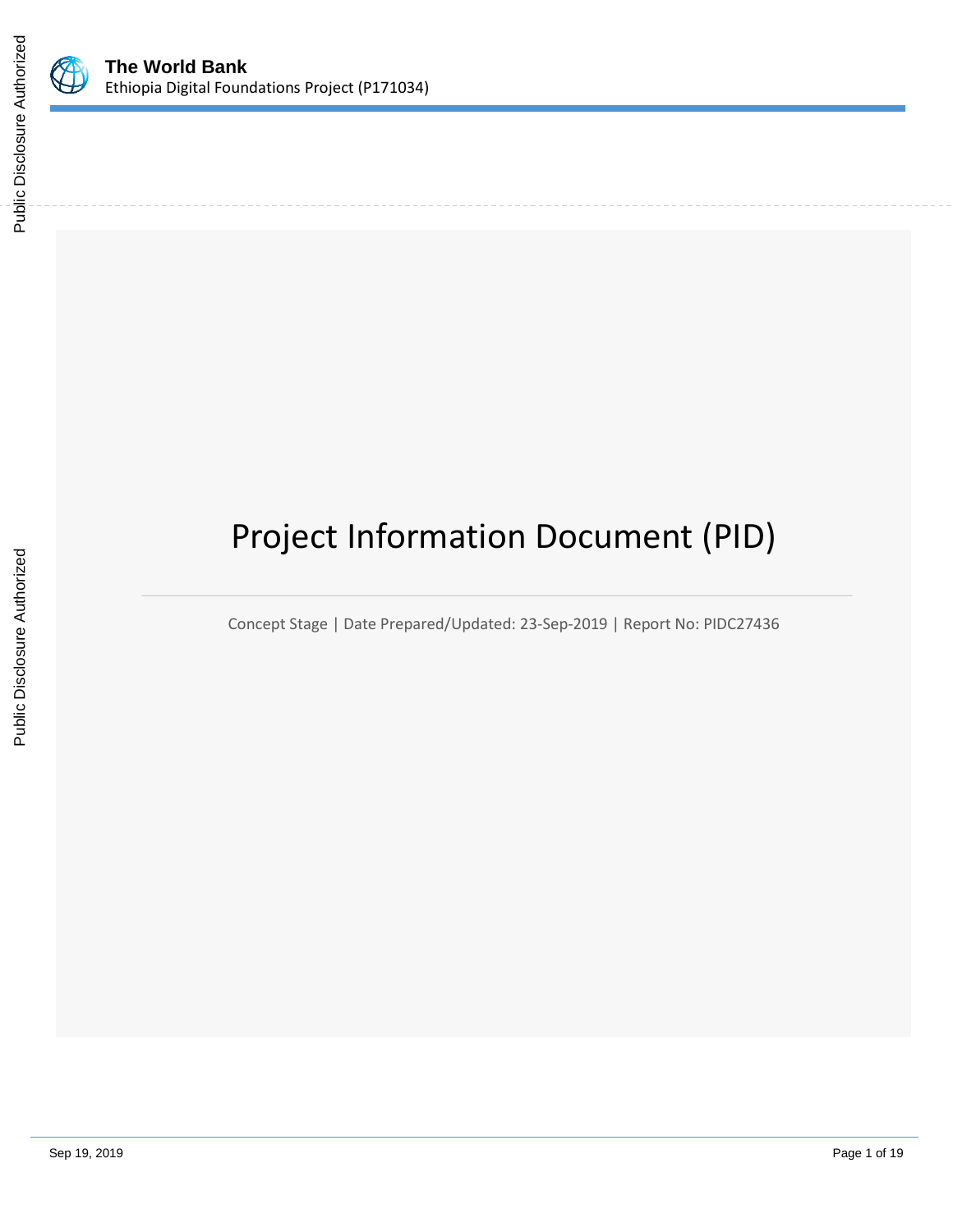

# **BASIC INFORMATION**

# **A. Basic Project Data**

| Country<br>Ethiopia                                         | Project ID<br>P171034                           | Parent Project ID (if any)                                                                                                     | Project Name<br>Ethiopia Digital<br><b>Foundations Project</b><br>(P171034) |
|-------------------------------------------------------------|-------------------------------------------------|--------------------------------------------------------------------------------------------------------------------------------|-----------------------------------------------------------------------------|
| Region<br><b>AFRICA</b>                                     | <b>Estimated Appraisal Date</b><br>Aug 03, 2020 | <b>Estimated Board Date</b><br>Sep 24, 2020                                                                                    | Practice Area (Lead)<br>Digital Development                                 |
| Financing Instrument<br><b>Investment Project Financing</b> | Borrower(s)<br>Ministry of Finance              | <b>Implementing Agency</b><br><b>Ethiopian Communications</b><br>Authority, Ministry of<br>Innovation and Technology<br>(MInT) |                                                                             |

## **Proposed Development Objective(s)**

The Program Development Objective is increase access to affordable, high quality internet services for government, businesses and citizens, and to promote digital entrepreneurship and creation of digital jobs, under a Mobilizing Finance for Development approach..

Component 1 -- Digital Economy, enabling legal and regulatory environment -- seeks to strengthen the analog foundations of the digital economy, in particular policy-making, regulation and skills. The WBG has been supporting the Ministry of Finance with the reform of the telecommunication sector, in particular the passage of the new Communications Services Regulatoin Proclamation, the creation of an independent sector regulator, the partial privatization of the incumbent operator and the opening of the market to new operators. To implement these reforms, the Government has requested project preparation advance (PPA) that is being used to hire a transaction advisor to assist with the partial privatization of Ethio Telecom. The Government has also invited IFC to act as a transaction advisor for the award of two new full-service telecom licenses.

Component 2 -- Digital Connectivity -- seeks to assist Ethiopia in extending affordable broadband internet access to all firms, citizens and government entities by 2030 and doubling broadband penetration by 2021. Leveraging the moves towards market opening should help with reducing the digital divide and extending broadband coverage, under a Mobilizing Finance for Development (MFD) approach. But private sector investment alone may not be sufficient to cover all of rural Ethiopia and some level of capital expenditure may be necessary. Government can act as an anchor tenant to stimulate investment in new infrastructure and rural coverage of mobile broadband.

Component 3 - Nurturing digital entrepreneurship and industries. This component aims to build a healthy pipeline of digital entrepreneurs in Ethiopia and to lay the foundations for high-growth digital industries. The component is composed of gender-inclusive, ecosystem-level support to innovation hubs as well as entrepreneur-level support to aspiring college students as well as offline business owners who are ready to go online and adopt a digital business model. Since digital transformation is still at an early stage in Ethiopia, this component will also identify and document the key policy and regulatory constraints that prevent the healthy growth of digital entrepreneurs and businesses.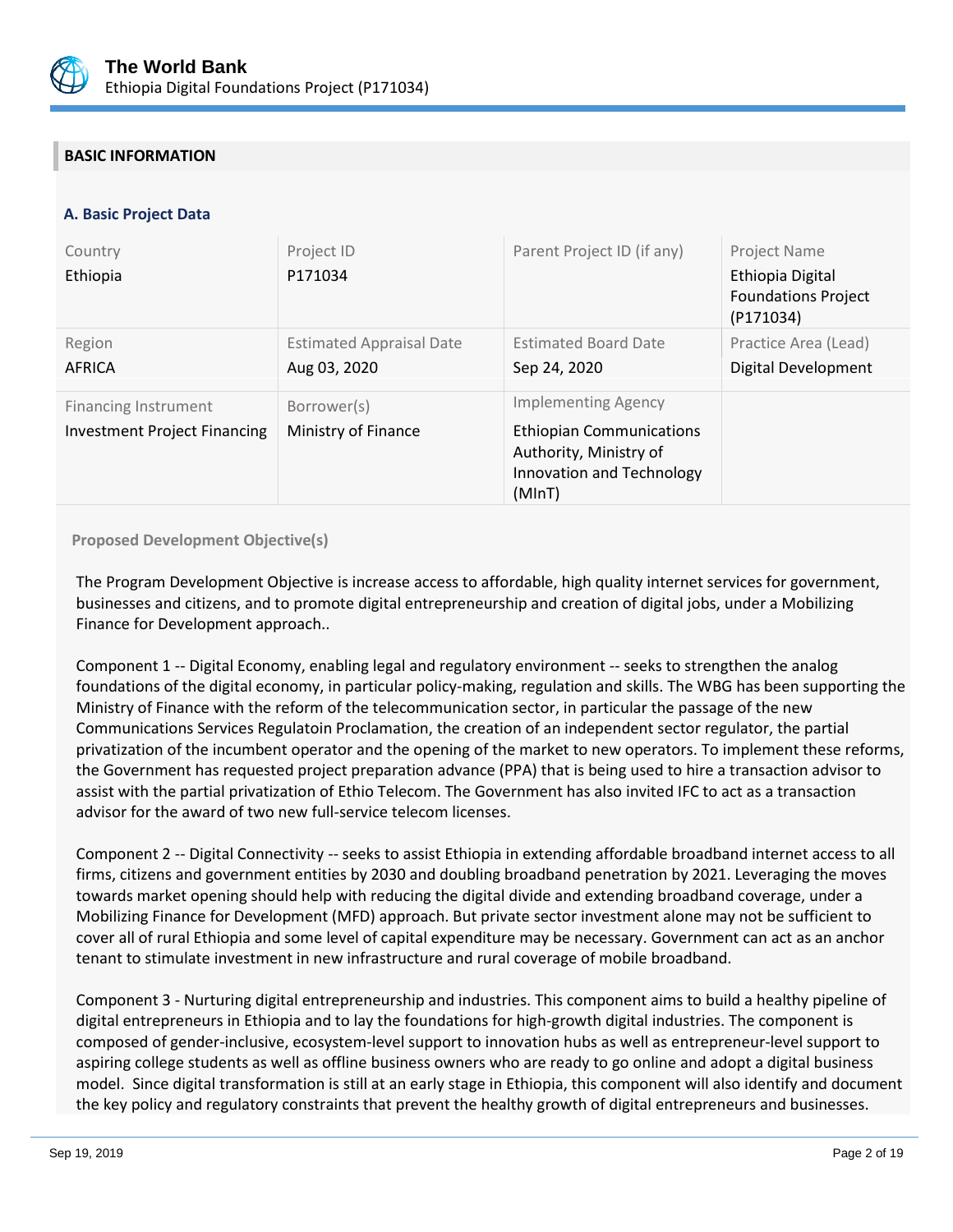

Specific project activities will focus on (i) Innovation Hub Support Program; (ii) Digital Entrepreneurship Bootcamps; and (iii) Adopting Digital Business Models.

A project implementation unit will be established initially in the Ministry of Finance, to oversee the telecom reform process, and may transfer later to the Ministry of Innovation and Technology (MInT), and will work in close collaboration with the Ethiopian Communications Authority (ECA).

# **PROJECT FINANCING DATA (US\$, Millions)**

#### **SUMMARY**

| <b>Total Project Cost</b> | 303.00 |
|---------------------------|--------|
| <b>Total Financing</b>    | 303.00 |
| of which IBRD/IDA         | 300.00 |
| <b>Financing Gap</b>      | 0.00   |

#### DETAILS

#### **World Bank Group Financing**

| International Development Association (IDA) | 300.00 |
|---------------------------------------------|--------|
| <b>IDA</b> Credit                           | 300.00 |
|                                             |        |

#### **Non-World Bank Group Financing**

| <b>Trust Funds</b>                    | 3.00 |
|---------------------------------------|------|
| <b>GLOBAL INFRASTRUCTURE FACILITY</b> | 3.00 |

| <b>Environmental and Social Risk Classification</b> | <b>Concept Review Decision</b>                                   |
|-----------------------------------------------------|------------------------------------------------------------------|
| Substantial                                         | Track II-The review did authorize the preparation to<br>continue |

Other Decision (as needed)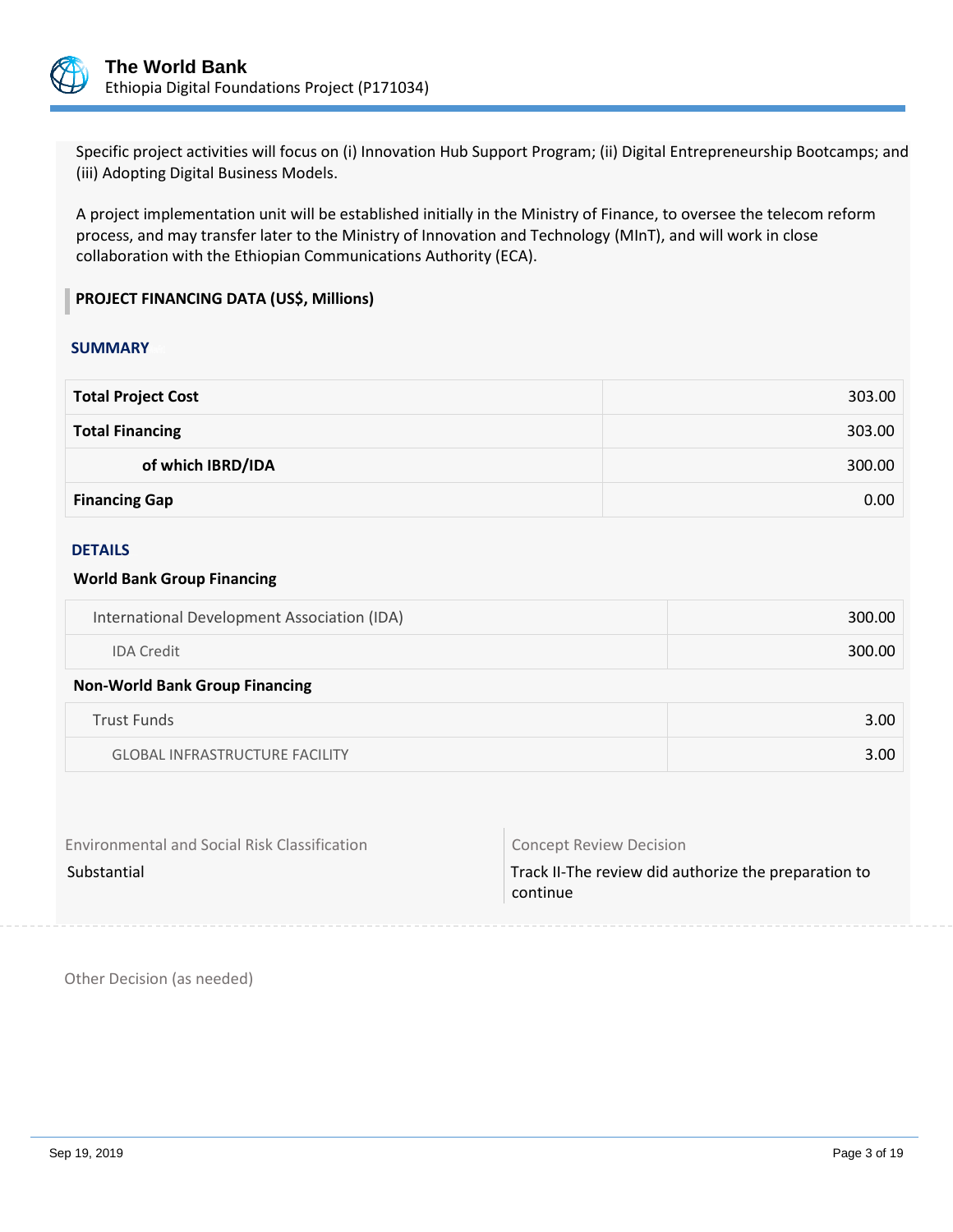

## **B. Introduction and Context**

#### Country Context

- **1. Ethiopia is a landlocked African country that borders with Eritrea, Somalia, Kenya, South Sudan, Sudan, and Djibouti, which functions as its main port.** Ethiopia's large population of about 108 million (2018) with a forecast 2.3 percent annual growth rate makes it the second most populous nation in Africa, after Nigeria. According to the most recent household living standards survey, some 27 percent of Ethiopians lived below the international poverty line (US\$1.9 per capita per day, 2011 PPP) in 2016, a decline from 34 percent in 2011. The reduction in poverty during this period was strong in urban areas, but substantially slower in rural areas where 80% of people live and parts of which were affected by the El Niño drought. However, urban unemployment increased in 2018 to 19 percent from 17 percent in 2016, in part due to the unrest in many areas of the country. During this time, the primary enrollment rate quadrupled, child mortality rate halved, and the number of people with access to clean water more than doubled. Average life expectancy has increased by about one year annually since 2000 and is now higher than the averages for both Sub-Saharan Africa (SSA) and low-income countries worldwide.
- **2. With its demographic dividend, Ethiopia could be well positioned to become a thriving digital economy benefiting from the regional and global opportunities that this sector creates.** According to a 2016 World Bank report<sup>1</sup>, Ethiopia offers a cost-attractive proposition for digital services – thanks to its large and growing student population, low labor costs and favorable access to major global markets. In Ethiopia, over 2 million job seekers enter the job market every year. The Government will need to create new sources of job creation since this young workforce (median age of 17.9) cannot be fully adsorbed by traditional sectors such as agriculture and manufacturing. The digital economy in Ethiopia has an untapped potential to increase exports, enhance incomes, create employment, especially for women and youth, and reap other social benefits. Countries that can compete effectively in the digital age will enable its citizens, businesses and government to reap digital dividends in the form of faster growth, lower transaction costs, more and better jobs. Digital technology adoption can also improve the productivity of traditional sectors, especially agriculture and manufacturing, as well as the transparency, efficiency and accountability of government. And with this inevitable trend, the risks of privacy, cyber security, intellectual property (IP), data privacy and protection must also be seriously considered and addressed.
- **3. Ethiopia currently lags the continent's tech standouts — like Nigeria, Kenya and South Africa — that have become known for digital entrepreneurship in Africa.** To build up the pipeline of digital entrepreneurs<sup>2</sup> and nurture viable digital business models, Ethiopia has to address barriers including: the availability and reliability of digital infrastructure, digital payment and ID systems, nascent private sector participation in providing supporting infrastructure to entrepreneurs (e.g. quality incubation programs), lack of digital and business skills, lack of access to finance, cultural and behavioral taboos of failures, and regulatory issues. The general business environment is also weak as Ethiopia ranks 159th of 189 economies in the World Bank's *Doing Business* rankings (2018). The Commercial Code of Ethiopia, which was enacted in the 1960s, is not tailored to new digital technology-driven realities. The Investment Proclamation sets high minimum investment requirements for foreign investors for all sectors including digital entrepreneurship and digital financial services (minimum of USD 150,000 for investing in Joint Ventures and USD 200,000 for outright ownership). This discourages angel investors, equity financers and

<sup>1</sup> World Bank. 2016. Assessing the potential for the Electronics and ICT Manufacturing Sector in Ethiopia.

 $<sup>2</sup>$  Digital entrepreneurship can be defined as 'new ventures and the transformation of existing business by creating and using novel digital</sup> technologies". Digital Enterprises are characterized by a high intensity of utilization of new digital technologies (particularly social, mobile, analytics and cloud solutions) to improve business operations, invent new (digital) business models, sharpen business intelligence, and engage with customers and stakeholders through new (digital) channels'(Adapted fro[m http://www.digitaleurope.org/Document-](http://www.digitaleurope.org/Document-Download/Command/Core_Download/EntryId/770)[Download/Command/Core\\_Download/EntryId/770\)](http://www.digitaleurope.org/Document-Download/Command/Core_Download/EntryId/770).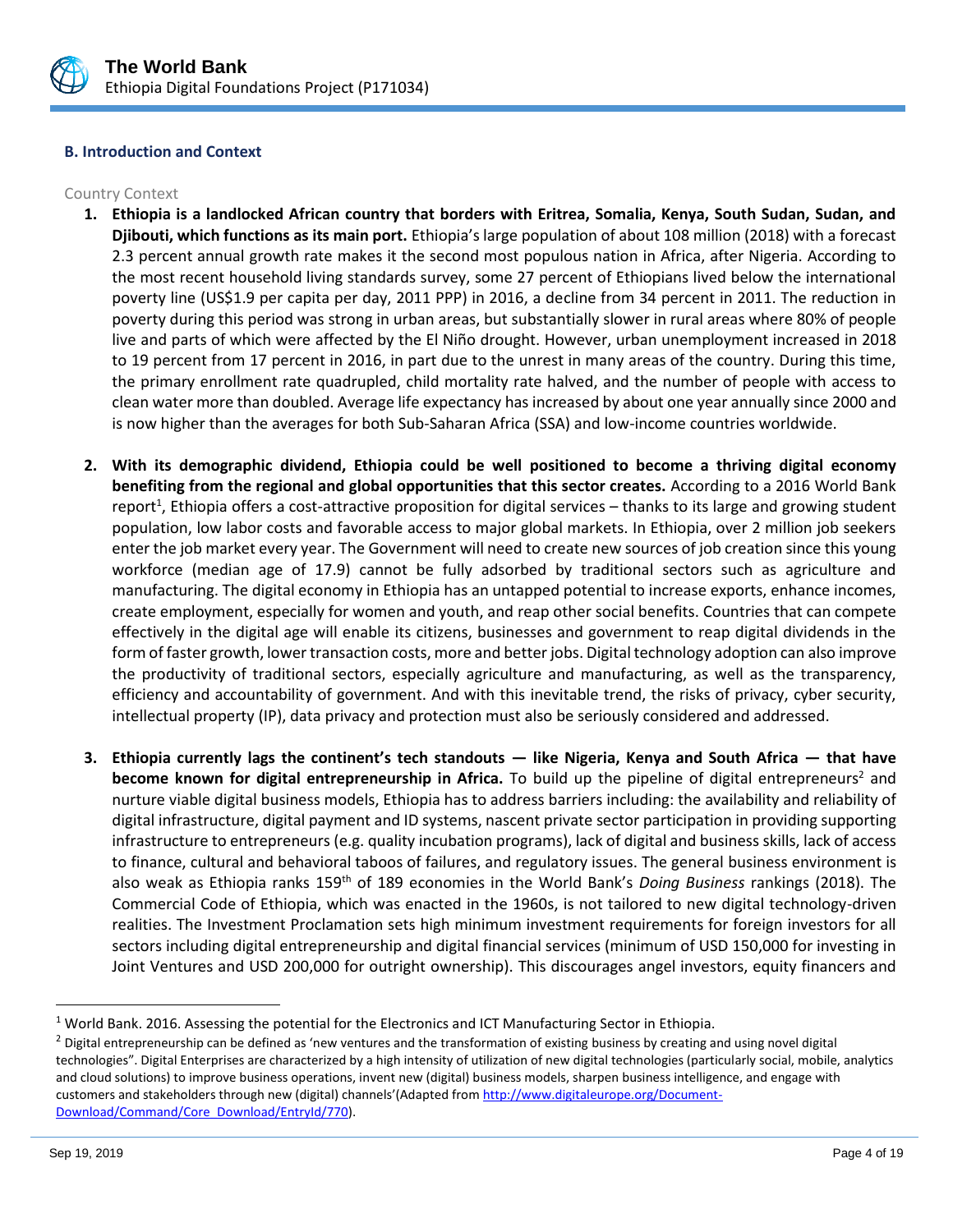

other forms of foreign investment in the digital entrepreneurship sector. There is inadequate protection of intellectual property rights (IPR). For example, government contracts that procure software solutions or customization from local firms require that the winning bidder submits the source codes to the procuring agency at the time of procurement and the bidders would automatically lose their IP on the source codes as part of the contract.

- **4. In order to address some of these challenges, the Government of Ethiopia (GoE) has initiated reforms in key strategic sectors currently dominated by SOEs.** Sectors to be reformed include telecommunications, energy, aviation and logistics. They are being opened to foreign participation marking a major shift in Ethiopia's economic transformation**.** The implementation of these reforms should transform the economy by strengthening the role of the private sector, contributing to export expansion and moving towards a sustainable financing model for Ethiopia's growth and development. The government's objective is to sustain the growth momentum of the past decade needed to create jobs for its young and growing population with approximately 2 million new entrants joining the labor market each year. Telecommunications is of particular interest as it is a sector that has potential for attracting foreign investment and promoting private sector development, an increase in foreign currency reserves through trade in services, and economic diversification, innovation and creation of opportunities, in particular for the youth. The World Bank has approved a 3-year series of Development Policy Financing (which includes actions for the telecom sector) aligned with the broad reform agenda of the Government. Ethiopia's government aims to reach lower-middle-income status by 2025.
- **5. In addition to the Communication Services Proclamation, that was approved by Parliament on 13 June 2019, and promulgated on September 2 2019, two other bills – a Proclamation that enables electronic transactions, and a Directive that enables digital payment – are expected to enter into force by end of 2019.** These three bills are long-awaited by the tech sector and are of relevance to unleashing the growth of the digital economy**.** As of September 2019, the electronic transaction proclamation is now being discussed by cabinets before passing to the Parliament for votes. The digital payment directive is now being discussed at the National Bank of Ethiopia.

## Sectoral and Institutional Context

- **6. Ethiopia is one of the last three countries in the world (along with Eritrea and Djibouti) to retain a national telecom monopoly on all telecommunications services.** Until the promulgation of the Communications Services Proclamation, the government's economic policy had been to maintain state ownership of enterprises in strategic sectors like telecommunications. The sector is currently heavily controlled by the state with both operations and regulations managed by the state institutions and a state-owned enterprise, Ethio Telecom, maintains a monopoly over fixed, mobile, internet and data communications. For many years, Ethio Telecom's monopolistic control stifled innovation, restricted network expansion and limited the scope of services on offer.
- **7. As a result of the lack of reform, Ethiopia lags behind in key digital indicators when compared to its peers.** A country of more than 100 million people where 40 percent are aged under 15, internet use/access was a meager 15 percent at the end of 2016<sup>3</sup>. By comparison, internet usage in Kenya stood at 26 percent and Sudan at 28 percent at the same date. Mobile phone use and ownership is significantly behind that of Egypt, Kenya and even Sudan, which is amplified when examining the uptake of mobile broadband services (figure 1). This puts Ethiopia at a disadvantage as it is not yet able to reap the benefits of the digital economy emerging in other parts of the continent.

<sup>&</sup>lt;sup>3</sup> International Telecommunication Union, World Telecommunication/ICT Indicators Database.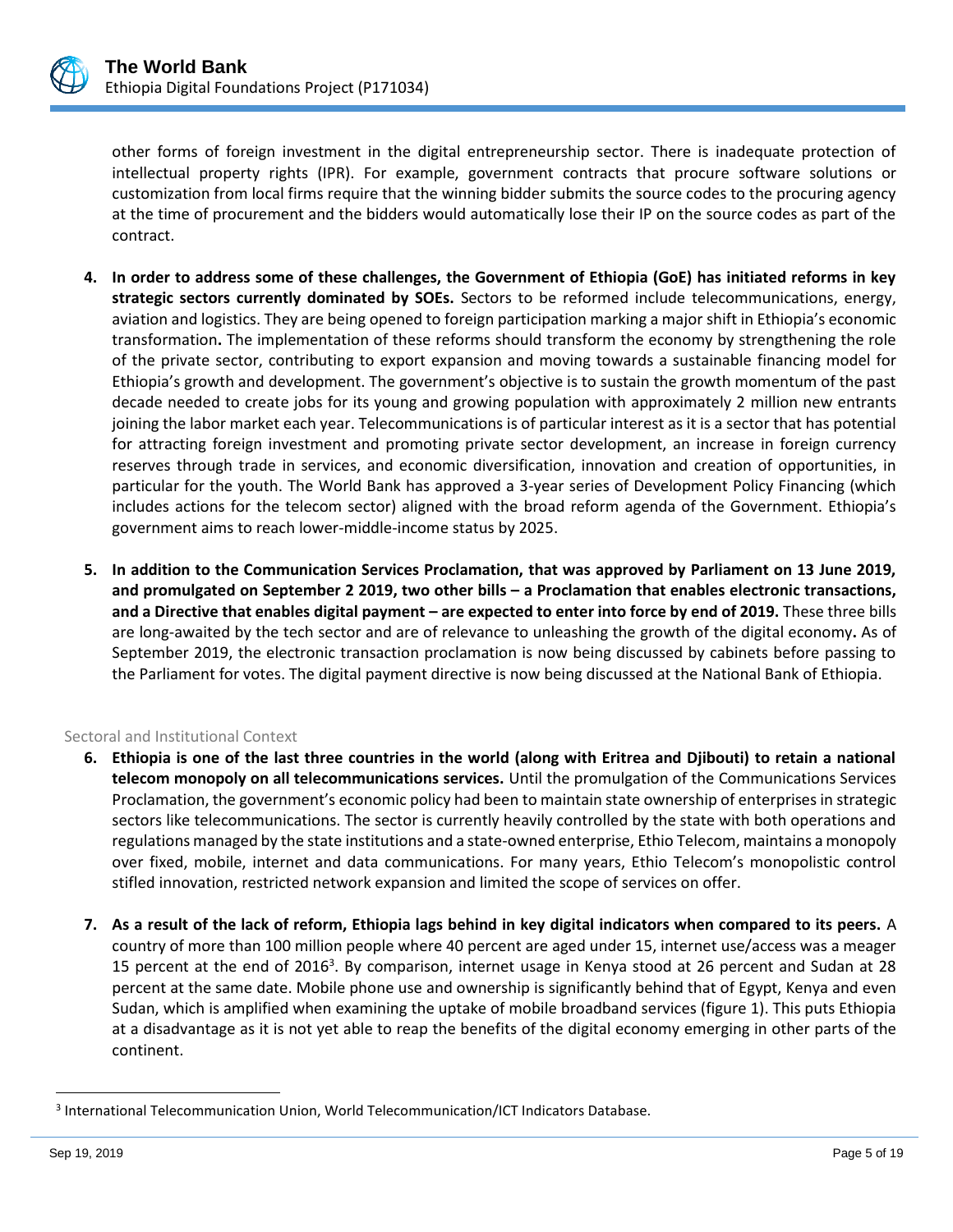

|                                     | Ethiopia | Egypt | Kenya  | <b>Nigeria</b> | Sudan |
|-------------------------------------|----------|-------|--------|----------------|-------|
| <b>Mobile phone</b><br>(2G/3G/4G)   | 44%      | 94.4% | 100.8% | 87%            | 73.4% |
| <b>Mobile broadband (3G)</b>        | 8.8%     | 36%   | 38%    | 28%            | 15.6% |
| <b>Mobile broadband (4G)</b>        | 0.17%    | 58.6% | 8%     | 11%            | 4.8%  |
| <b>Household fixed</b><br>broadband | 0.7%     | 28.8% | 2.8%   | 0.6%           | 0.6%  |

| Figure 1. Penetration rates, per 100 inhabitants, for selected countries, Q1 2019 |  |  |  |  |
|-----------------------------------------------------------------------------------|--|--|--|--|
|-----------------------------------------------------------------------------------|--|--|--|--|

Source: TeleGeography [\(www.telegeography.com\)](http://www.telegeography.com/).

- **8. In April 2018, the country appointed a new prime minister with a reformist agenda.** The GoE's intention is to liberalize the economy to spur competition in several critical sectors, including telecommunications, which have the potential to boost the economy. The Government sent a letter to the International Finance Corporation (IFC), dated August 29, 2019, requesting transaction support for the selection of two new full-service telecom licenses the Government intends to award. The GoE has decided to accomplish a telecoms sector deregulation and market liberalization agenda including part divestiture of Ethio Telecom (EthioTel) to attain the following objectives:
	- Economic growth through strong job creation (both direct and indirect) and economic stimulation fostered by competition between incumbent and new entrants;
	- Value extraction, revenue generation and asset monetization of existing state-owned telecom assets and spectrum rights;
	- Enable the emergence of a world-class ICT industry and related services; and
	- Network infrastructure investment stimulation to increase infrastructure quality for wholesale activity, and by new entrants to control infrastructure (esp. in mobile activities).
- **9. EthioTel, previously known as the Ethiopian Telecommunications Corporation (ETC), is an integrated telecommunications services provider in Ethiopia, providing internet, mobile communications and telephony services.** EthioTel is fully owned by the GoE and maintains a monopoly over all telecommunication services including open-wire, microwave radio relay; radio communication in the HF, VHF, and UHF frequencies. EthioTel's critical infrastructure assets include two domestic satellites which provide the national trunk service and large long-distance fiber network organized in 13 rings and with around 22,000 kms of fiber<sup>4</sup> for its service operations which includes fixed line, mobile, Internet, data, voice, and other value-added services. EthioTel has some 7,100 cellular towers, connected largely by microwave rather than fiber, and provides around 85 percent of Ethiopians with at least 2G mobile coverage, 66 percent with 3G but just 4 percent with 4G. While EthioTel remains profitable (2018 revenue of approximately \$1.3bn and EBITDA of \$930million or 70 percent margin) and contributes considerable tax revenue and dividends (30 percent income tax and 50 percent of net income distributed as dividend to GoE in 2018), the sector has not grown as fast as it should have. Despite the heavy investment in recent years in the backbone fiber optic network, as well as updating mobile communications to third generation (3G) and fourth generation (4G), the wider economy has not benefited as much as might be expected.

<sup>&</sup>lt;sup>5</sup> There is still an ongoing debate in government agencies whether this target should include jobs in ICT sector or all "digital" jobs, and how to define "digital" jobs.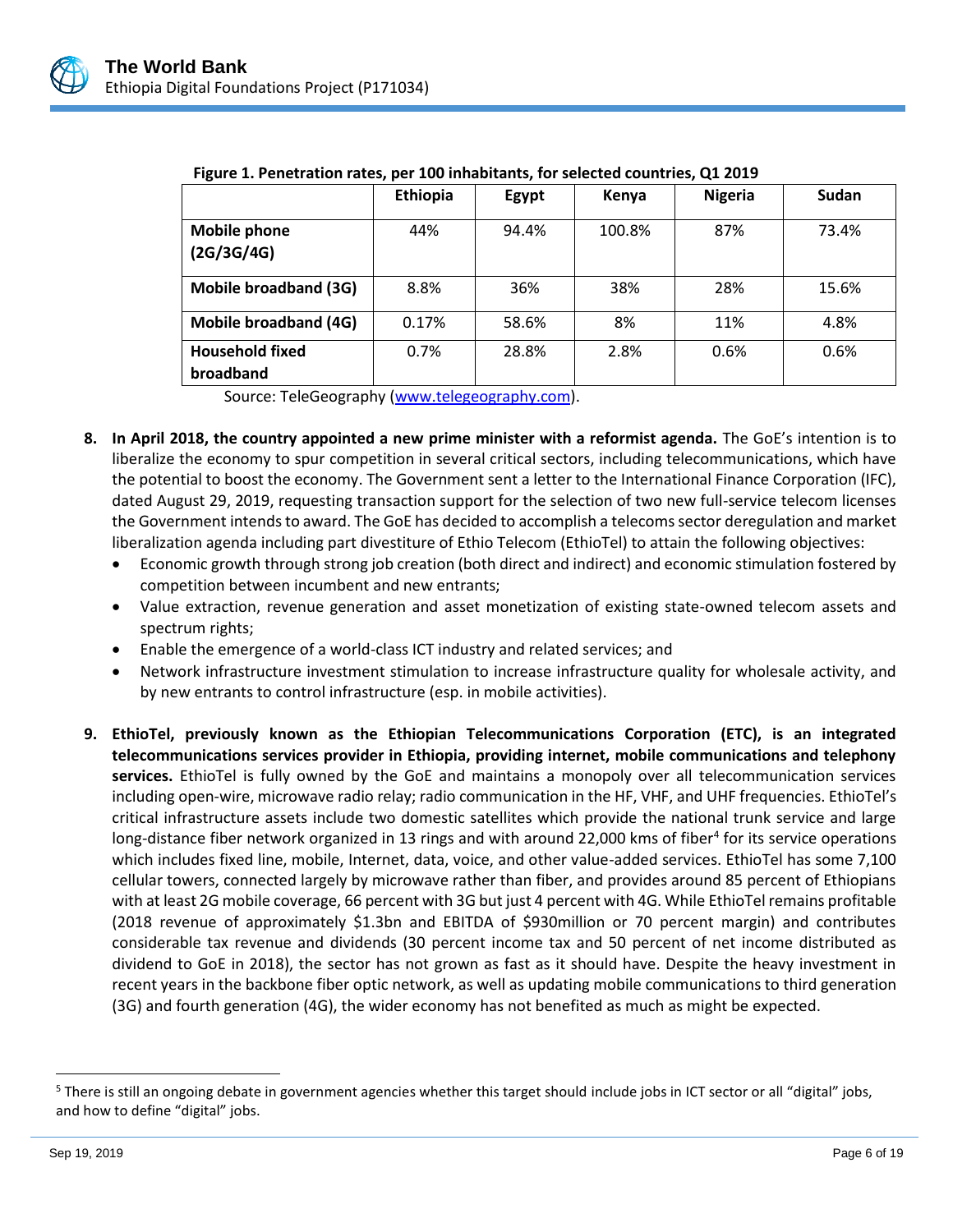

- **10. Past efforts to improve the performance of EthioTel included a management contract with Orange Group (formerly France Telecom) from 2010 to 2013.** This arrangement initially improved the company's performance, though quality of service remained weak. Under the contract, management of EthioTel was outsourced in hopes of meeting the demands of the fast-growing country. The contract with Orange was also considered a first step towards the introduction of competition but was ended following a reversal of policy, with both sides dissatisfied with the arrangement. The GoE, through EthioTel, has also received substantial loans for investment in network infrastructure. In the last decade, US\$3.1 billion of government guaranteed China EXIM Bank loans have been invested by EthioTel in telecom infrastructure and service expansion projects, with Huawei as the major vendor. These investments have led to a substantial increase in EthioTel's asset base and improved its service/network coverage. Ethio Telecom is estimated to retain debts of at least US\$1.3 billion, and possibly higher. However, the lack of competitive bidding for these contracts suggests that the company paid above market prices for the infrastructure. EthioTel has commissioned its own asset valuation and inventory, from KPMG, which is expected to be completed by end November 2019.
- **11. A liberalized telecommunications market, with private sector participation and a transparent regulatory regime is a pre-requisite for a thriving digital economy.** This would involve the separation of policy, regulatory and operational arms that were formerly all performed by the government. The Ministry of Innovation & Technology (MInT) which was created through a merger of the Ministry of Communication and Information Technology (MCIT) and the Ministry of Science and Technology (MoST) in October 2018, is charged with developing policy instruments, designing various programs, mobilizing resources, guiding and monitoring implementation thereof for the development of the country's telecom sector. MCIT previously handled both regulatory functions and operations, through its control of EthioTel and the postal service. With the creation of the new Ministry, and the passage of the Communication Services Proclamation, adopted by the House of People's Representatives on June 13, 2019 and published in the official gazette on September 2 2019, these functions are now separate. EthioTel, which was formerly part of MCIT, was also separated from Government at the same time, in preparation for its future partial privatization.
- **12. The Ethiopian Communications Authority (ECA), created through the Communications Services Proclamation, will now have a substantial role in regulating an increasingly competitive sector.** Since 2010, regulatory functions had been carried out by the Regulation and Standardization Directorate within the MCIT, with its main tasks being for type approval of handsets and network equipment. In the World Bank Development Policy Operation on Growth and Competitiveness (P168566), which was approved by the Board in October 2019, the agreement by the Council of Ministers of the new Communication Services proclamation was set as one the release conditions for the second tranche of funding (US\$600m). The separation of regulatory functions from the Ministry was proposed as one of the triggers for a second DPO in the series. The ECA was formally created when the Communication Services Proclamation was published on September 2, 2019, and its new Director-General was appointed on September 9. Board Members are expected to be nominated soon. In addition, the Information Network Security Agency (INSA) was re-established in January 2014 by Proclamation No. 808/2013 as an autonomous federal agency (having its own legal identity) with the mandate to ensure that information and computer-based infrastructures are secured to be enablers of national peace, democratization and development programs. The INSA reports to and is directly accountable to the prime minister. INSA's powers and duty as elaborated in the proclamation are broad including information security policy, forensic audits/investigations, cyber defense, regulation as well as control the import and export of information technology.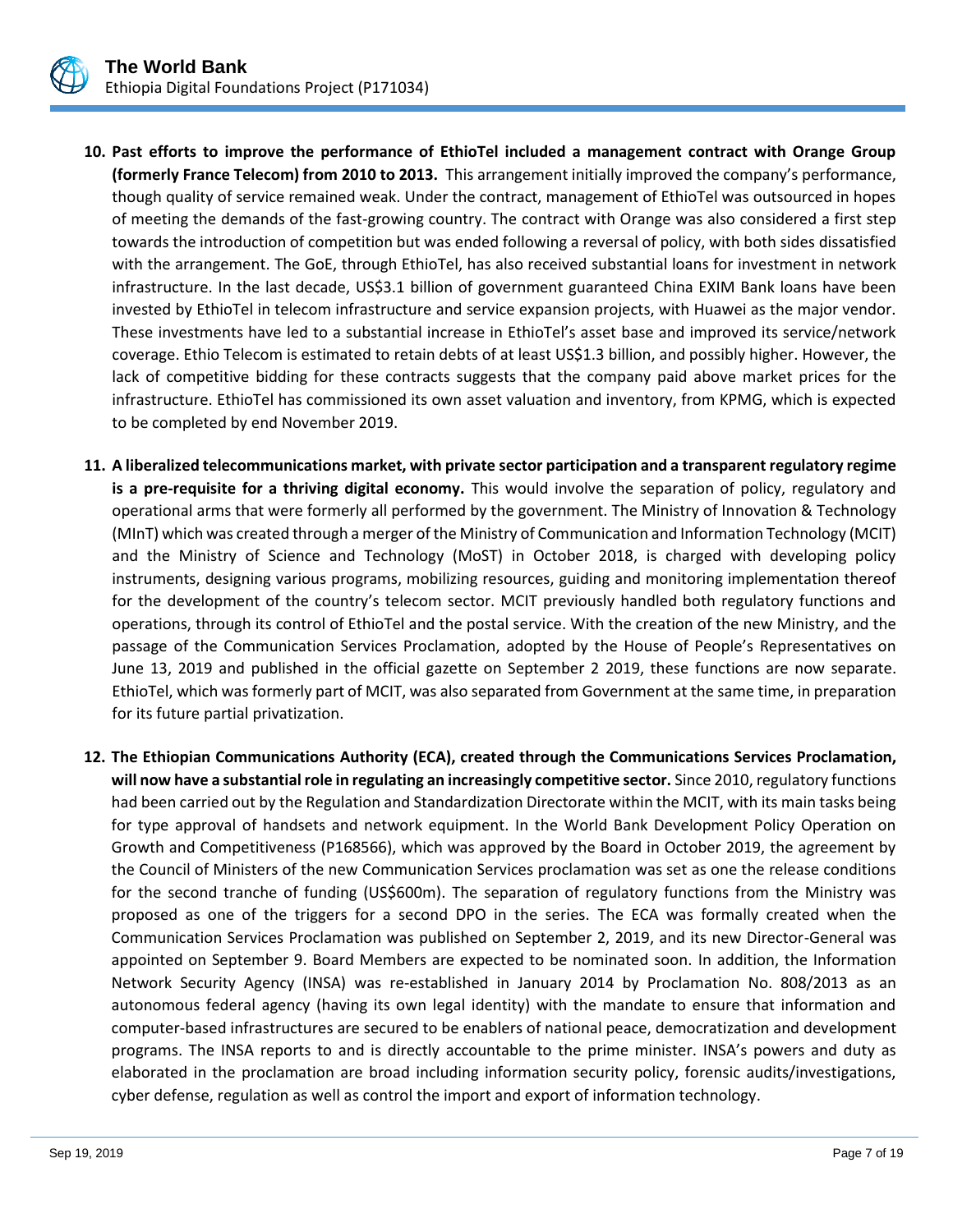

- **13. The Ministry of Innovation & Technology (MInT) recognizes that the job creation potentials of improved digitalization can spread to the population through digital entrepreneurship in Ethiopia.** The Job Creation Commission (JCC) under the Prime Minister Office recently passed a national strategy on jobs: The target is three million new jobs to be created per year and MInT is responsible for 10%, i.e. 300,000 job creation target in the ICT sector<sup>5</sup>. Ministry of Trade and Industry in collaboration with UNIDO and other donor agencies recently commissioned a National Entrepreneurship Strategy 2020-2025. MInT is co-chairing the "Technology Exchange and Innovation" pillar of this entrepreneurship strategy together with Ministry of Science and Higher Education, supporting local entrepreneurs to proto-type their innovations and create quality ICT jobs for the youth.
- **14. The digital entrepreneurial ecosystem in Ethiopia is still at a nascent stage and lacks quality entrepreneurship**  support. A recent UNTAD report on Digital Economy<sup>6</sup> summarizes the current situation in Ethiopia well – four countries, Egypt, Kenya, Nigeria, and South Africa account for 60% of Africa's digital entrepreneurship; six secondtier countries account for another 20%; the remaining 44 countries account for the last 20% -- and Ethiopia is among the 44 countries. Industrial Parks Development Corporation (IPDC)-managed ICT park and other MInT, private or donor-funded incubators are providing incubation services (including working space and support programs) to entrepreneurs, but acceleration programs have been limited due to low survival rate of start-ups. The feedback from stakeholders is that the entrepreneurial ecosystem has plenty of short-term donor funding, and as soon as donations run out, the incubation centers operate with minimal functions or shut down. Hence, they are not providing consistent support to entrepreneurs to grow in the long run. Some incubation operators even expressed a fear of "innovation competition fatigue" -- there have been many innovation competitions done in recent years without true impact on entrepreneurs. Experienced serial investors and mentors are urgently needed, however, the current regulatory environment is not conducive for them to enter the Ethiopia market.
- **15. Despite the challenges, peer-to-peer digital platforms for rides, food deliveries, accommodations start emerging and growing rapidly.** Ride, a local peer-to-peer ride sharing platform was established in 2016, and by 2018 it had already recorded profits, despite the difficult operating environment, e.g. geographically limited and unstable data coverage, lack of digital payment, unclear address system on digital maps. Many of the services sectors in Ethiopia are still plagued with market inefficiencies, and digital platform solutions that provide a more efficient matching and lower the transaction costs and time have proven popular among common citizens. The services sector will likely present more and more opportunities for digital solution providers in the country as connectivity and regulatory framework keep improving and citizens increasingly trust and use digital solutions in their daily life.

#### Relationship to CPF

**16. The proposed project is in line with the main objective of the Ethiopia Country Partnership Framework (CPF) FY18 - FY22,** which is to support a spatially inclusive approach to development, to provide quality services to all areas. Digital connectivity and digital industries would provide game-changing opportunities to advance spatially inclusive development in Ethiopia; including reducing the existing asymmetries between rural and urban areas in terms of service delivery, economic opportunities and social cohesion. Therefore, the proposed project would support the CPF objective to increase investment in secondary cities and transport corridors, to create market access for farmers and employment opportunities (Objective 1.4).

<sup>&</sup>lt;sup>5</sup> There is still an ongoing debate in government agencies whether this target should include jobs in ICT sector or all "digital" jobs, and how to define "digital" jobs.

<sup>6</sup> UNCTAD. 2019. *Digital Economy Report 2019*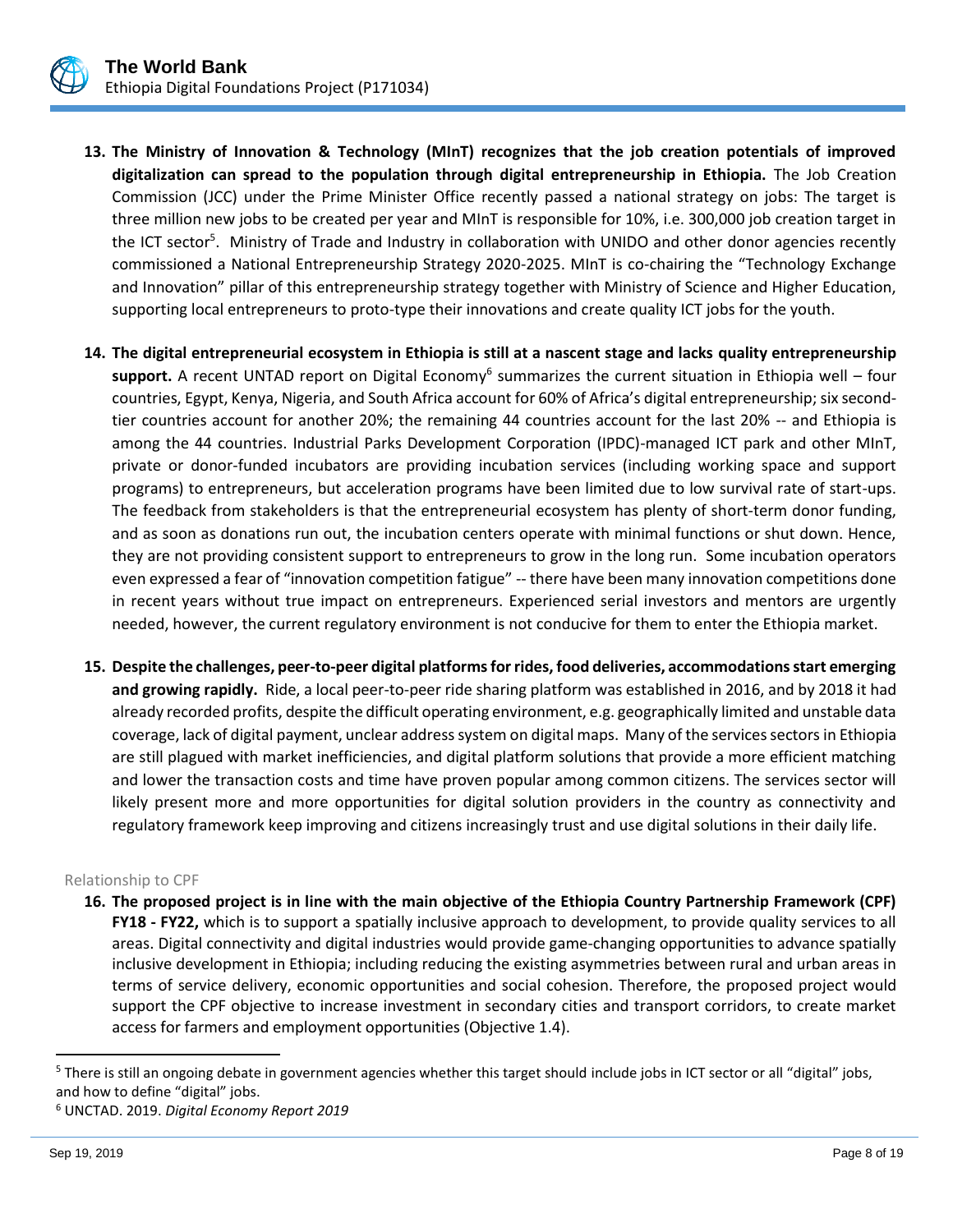

**17. The proposed project would also fully leverage the Mobilizing Finance for Development (MFD) approach** through support of the liberalization of the telecom sector. This would be in-line with the CPF's objective to promote new approaches to sustainable infrastructure financing and debt management adopted (Objective 1.5). Through parallel efforts of the IFC, the proposed project would support the government to increase private participation into the broader digital economy. The IFC and the World Bank are working closely together as Ethiopia is amongst the priority countries of the WBG Digital Infrastructure Initiative. Ethiopia is one of the African countries targeted for close cooperation, following successful work together in Comoros.

#### **C. Proposed Development Objective(s)**

The Program Development Objective is to increase access to affordable, high quality internet services for government, businesses and citizens, and to promote digital skills and entrepreneurship, under a Mobilizing Finance for Development approach.

#### Key Results (From PCN)

#### **18. The achievement of the PDO could be measured by the results indicators below:**

Increase in number of people provided with access to broadband internet under the project.

- (a) Percentage of population covered by at least 3G mobile network signal.
- (b) Broadband download speed (Mbit/s), on fixed and mobile networks.
- (c) Broadband internet prices per month, fixed and mobile, in US\$ and as a % of a country's average monthly GNI per capita.
- (d) Number of digital entrepreneurs in the innovation hubs that receive second round of seed funding, of which, percentage female.
- (e) Number of people using a digital platform for commercial services, of which percentage female.
- (f) Number of government officials trained on Digital Economy, enabling legal and regulatory environment, of which percentage female

#### **D. Concept Description**

**19.** The *Ethiopia Digital Foundations Program* is intended to develop Ethiopia's Digital Economy, to help the country to compete effectively in the digital age, and to enable its citizens, businesses and government to reap digital dividends<sup>7</sup> in the form of faster growth, lower transaction costs, more jobs and greater efficiency. To do that, the country will need to strengthen first its "analog foundations" to support the digital economy, notably the laws and regulation that shape the digital ecosystem, as well as the capacity of senior government officials tasked with designing, implementing and evaluating these, and to introduce market competition, private sector participation and independent sector regulation. This corresponds to component 1 of the program on *Digital Economy, Enabling Legal and Regulatory Environment*. Secondly, the country will need to expand and strengthen its basic digital infrastructure, especially fiber network and mobile broadband, towards achieving the African Union goal of universal affordable and quality broadband access by 2030., supported by the WBG under its Digital Economy for

<sup>7</sup> World Bank. 2016. *World Development Report: Digital Dividends*.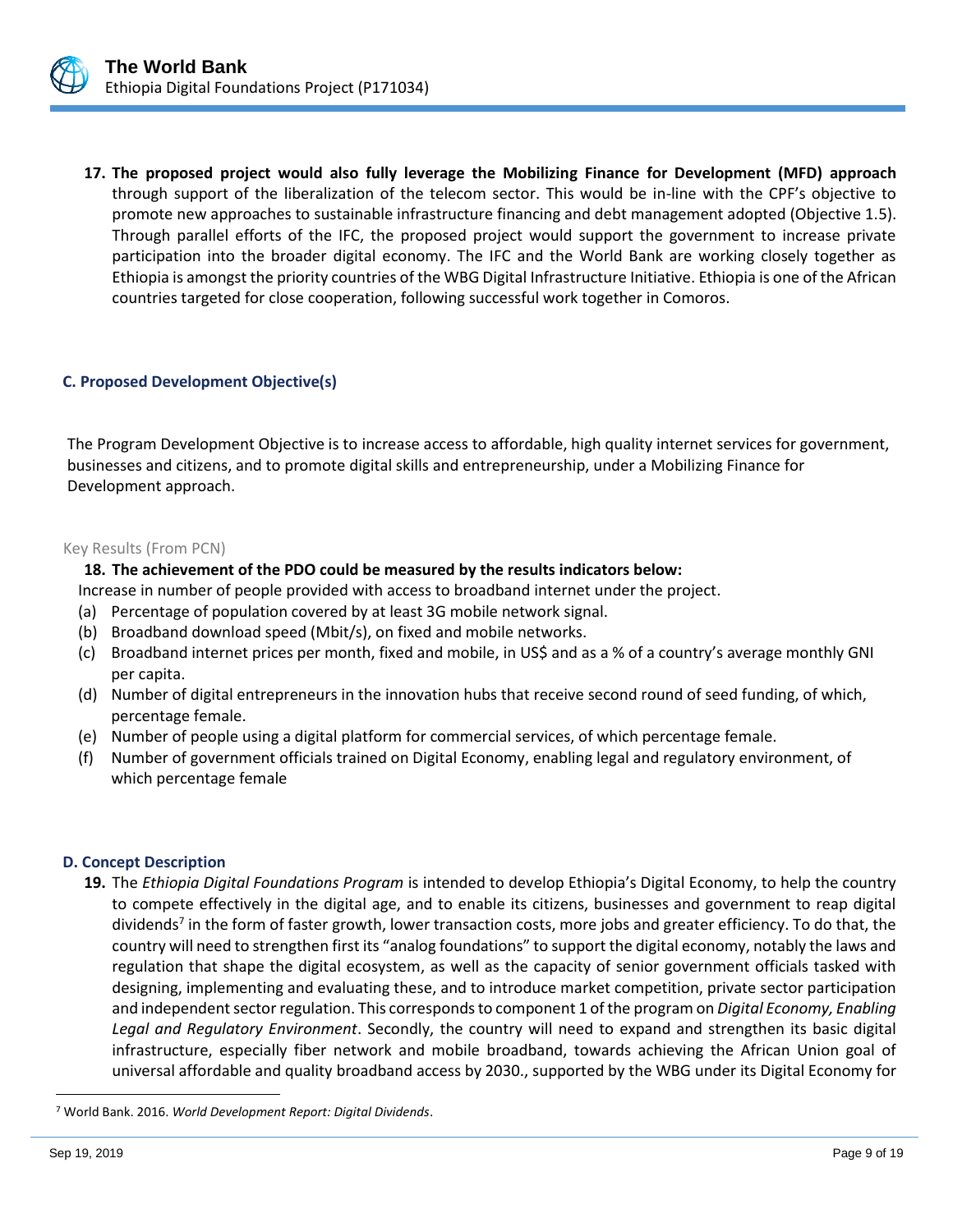

Africa initiative. A particular area of focus will be enhancing broadband mobile coverage in rural areas and better serving universities and government offices in provincial areas. This will be the main objective of component 2 of the program, on *Digital Connectivity*. Third, the country will need to generate new jobs through its investment in digital technologies, and this will also require building up the skills of the wider population as well as creating an ecosystem in which new digital start-ups can thrive. There is also a need to ensure that offline citizens, also benefit from the push towards the digital economy. This corresponds to component 3 of the program on *Digital Entrepreneurship and Industries*.

## **Component 1: Digital Economy, enabling legal and regulatory environment (~US\$40m)**

- **20.** The aim of this component is to strengthen the analog foundations of the digital economy, in particular policymaking, and regulation for the telecommunications sector and for the development of digital entrepreneurship, which is tackled in component 3. A strong telecommunications sector is built on market competition, private sector participation and independent regulation – all of which have been lacking in Ethiopia to date. Indeed, Ethiopia was one of the last countries in the world to open its telecom market to competition, to permit private or foreign ownership, and to transition away from state control to arms-length regulation of the sector. However, since policy changes announced in June 2018, the pace of change has quickened. With support from the World Bank Group, the Government committed to a series of policy measures to liberalise the sector. These were reinforced by prior actions and triggers in the US\$1.2bn *Growth and Competiveness* DPO<sup>8</sup>, approved by the Board in October 2018 and now fully disbursed. The policy actions were approved by the Council of Ministers in September 2018 and commit the Government to:
- a) Reform the market structure by passage of a new law governing the communication sector (Communications Services Proclamation, approved by the House of People's Representatives on June 13, 2019, promulgated on September 2, 2019)) and establishment of an independent sector regulator (Ethiopian Communications Authority (ECA)).
- b) Implementing a functional (accounting) separation of Ethio Telecom, the incumbent operator, into infrastructure and services arms, so as to better facilitate competitive market entry though transparent wholesale prices;
- c) Partial Privatization of Ethio Telecom, with the sale of up to 49 percent of the company to a strategic partner/investor;
- d) Market liberalization, with the entry of two new full-service telecom operators, through a competitive award process, which the Government hopes to complete by March 2020. This would be followed later by other license awards, notably for specialist tower companies, wholesale fiber network providers and date center operators.

## **1.1 Restructuring Ethio Telecom**

**21. In moving towards a more liberalised telecom market in Ethiopia**, the Government has requested support from IFC in the award of two new full-service telecommunication licenses. In order that the incumbent, Ethio Telecom, is able to compete, the GoE wishes to proceed in a synchronized process with technical assistance to Ethio Telecom to implement the functional separation and to proceed with the partial privatization. Potential investors in Ethio Telecom are likely also to be potentially interested in the award of two new licenses, so announcing both opportunities to the market at the same time should help to achieve the best possible prices. The Government also wants to avoid the potential risk of Ethio Telecom being "left behind" by the market opening. To fund the technical assistance, and the transaction advisory for the competition transaction led by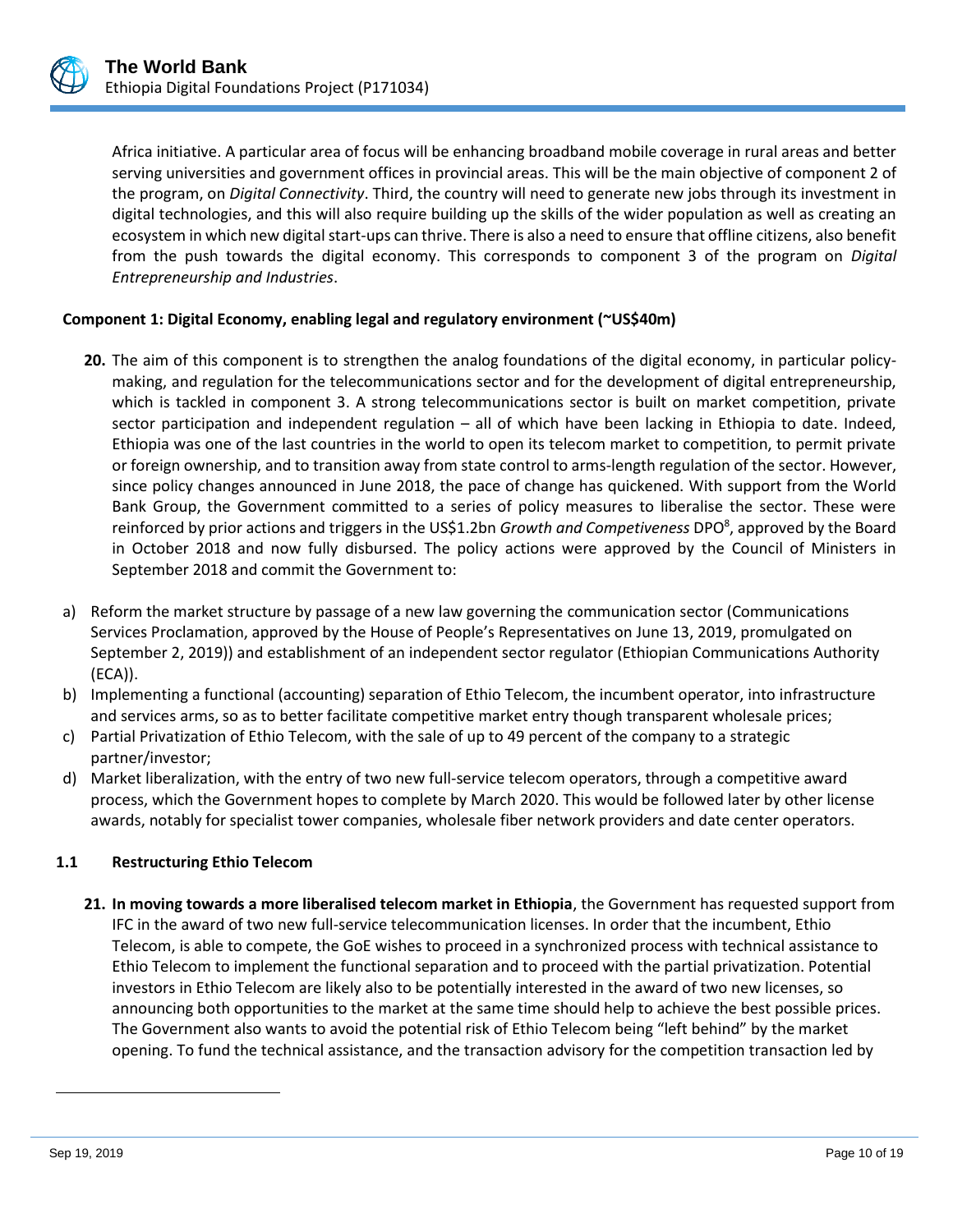

IFC, the GoE has requested funding from the GIF, while for privatization, the Government has requested a PPA under this program. To accelerate the process, it may also draw upon existing lending under a different IDA program which would then be reimbursed once the PPA, and/or IDA lending under the main *Digital Ethiopia* program, becomes available.

## **22. Technical Assistance and Support for the partial privatization of Ethio Telecom** is likely to include:

- Recruitment of a Transactions Advisor (firm) to manage the privatization transaction, including completing the inventory of assets and valuation (started using Trust Funds under the Ethiopia Telecom Reform program, P168536), preparation of a data room, organizing a roadshow for potential investors, conducting a bidding process and advising the GoE on the selection of a strategic partner;
- Assisting the Ethiopian Communications Authority (ECA) in developing a licensing framework for the liberalized market, including issuing a license for Ethio Telecom;
- Assisting ECA with ensuring that Ethio Telecom implements a functional separation of its assets between infrastructure and services arms, so that the infrastructure arm can price and sell wholesale services (eg voice and data connectivity) to all market players under non-discriminatory arrangements;
- Upon request, assisting the GoE in developing and implementing a social plan, potentially from the proceeds of the private investment, to help Ethio Telecom in reducing its workforce and outsourcing non-core activities. Estimates from the firm Roland Berger, hired by the WBG to conduct and in initial market assessment of Ethio Telecom, indicate that it would need to shed around 10,000 full-time equivalent (FTE) staff, or around 42 percent of its current workforce, to be on a par with a benchmark sample of telecom operators in nine other comparable countries;
- Assisting the GoE in developing and managing a communications plan, for the wider telecoms reform process and especially for the privatization, targeted in particular at Ethio Telecom management and staff, and other stakeholders, to ensure broad public support for the strategy being followed.

## **1.2 Strengthening independent ICT sector regulation**

- **23.** Closely associated with the overall process of telecom reform is the need **to strengthen the sector regulator, the ECA,** so that it can function effectively as an independent, transparent and efficient regulatory body. Previously, a Directorate for Regulation and Standardization had existed within the former line Ministry, the MCIT. In October 2018, this Ministry was merged with former MoST to create a new MInT. The staff of ECA<sup>9</sup> are expected to be drawn from the former Directorate, but some functions may be absorbed also from Ethio Telecom, which currently manages spectrum and internet domain names. Other staff will need to be recruited and there is a particular need for international regulatory expertise. The former Directorate had few regulatory responsibilities in a monopoly market, beyond that of type approval for handsets. By contrast, ECA will be responsible for a broad range of activities, as set out in the new Communications Services Proclamation 1948/2019, adopted by the House of People's Representatives on June 13, 2019. The support to be provided to ECA, under the *Digital Ethiopia* program, will be geared towards helping it carry out these tasks in the newlycompetitive market, including:
- Assisting ECA to become established, including providing seed funding to rent office space,, define terms of reference and recruit staff, hire expert consultants on specific topics, develop an organization structure, draft a

<sup>9</sup> ECA was formally created on September 2, 2019 with the publication of the Communications Proclamation, and with the nomination of its Director-General and Deputy Director-General. Seven Board Members will be appointed by the Prime Minister.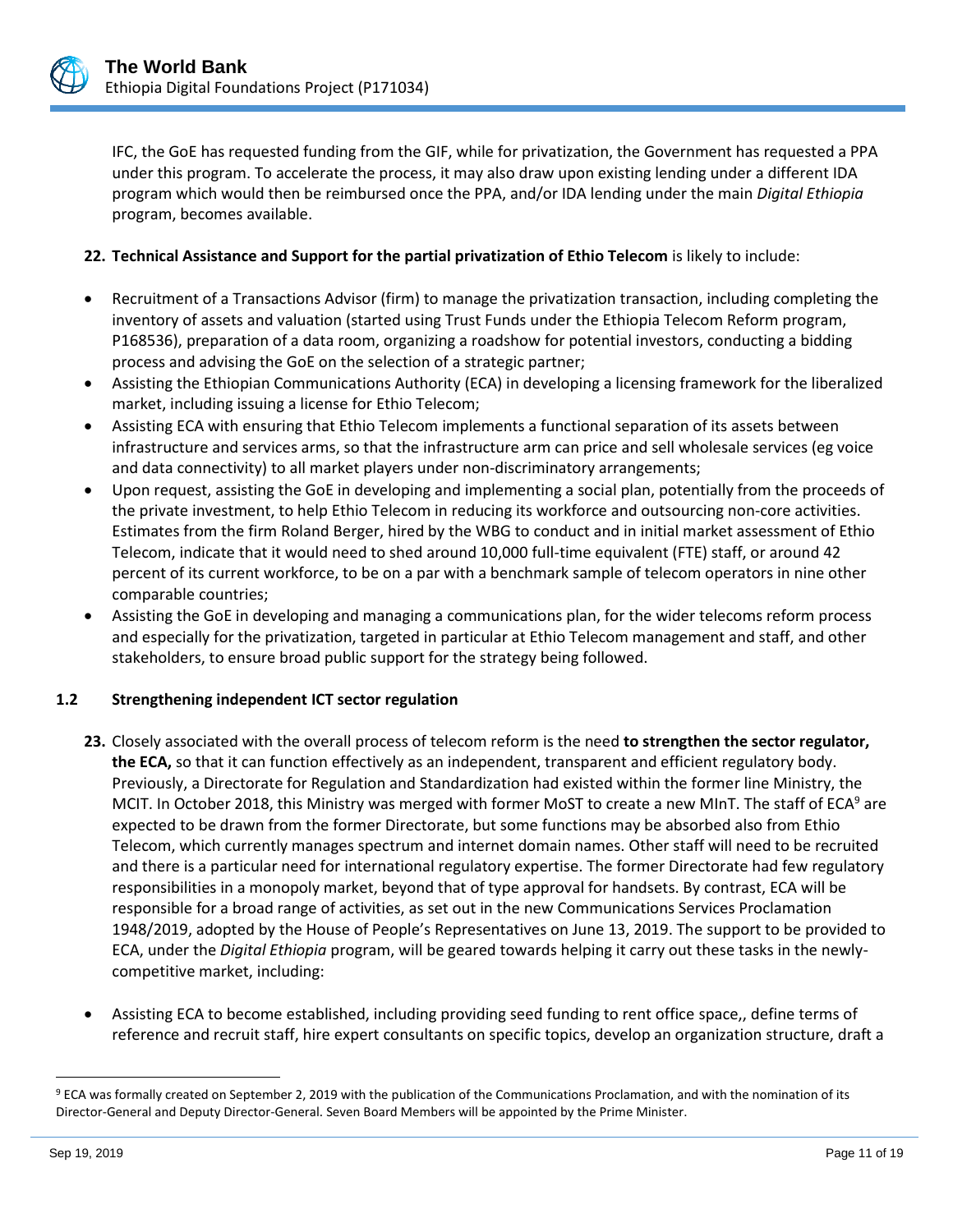

manual of procedures (including for public consultations on draft decisions), develop a training/capacity building plan, acquire basic IT equipment and office furniture etc;

- Assisting ECA to conduct a competitive procedure for selection of two new full-service operators, in close cooperation with the transaction advisor (IFC), including conducting stakeholder consultations, developing draft licenses and allocating scarce resources to the new market entrants, including spectrum, rights of way and numbers;
- Assisting ECA to issue further licenses in specific market segments, including broadcasting (eg FM radio licenses), telecoms infrastructure (eg mobile antenna, fiber backbone), internet service providers, satellite service providers etc;
- Assisting ECA in its role of managing spectrum, including acquiring relevant equipment for spectrum monitoring, allocating spectrum to specific services and assigning licenses, participating in regional and international spectrum management bodies etc;
- Assisting ECA in its role of monitoring market development, including helping to establish an ICT indicators unit, (including coverage and digital infrastructure maps), conducting market surveys, defining significant market power, publishing on its website sector data, defining guidelines for data protection and privacy etc;
- General capacity building and regulatory strengthening;
- Building a dispute resolution mechanism; and
- Building capacity for managing the Universal Service Fund (USF) including operational manual and governance structure; funding mechanism, market gap assessment and conducting pilot auctions for selecting telecom operators in rural areas (supporting the rural broadband activity under sub-component 2.3 which will be implemented under the auspices of ECA).

# **1.3 Supporting the development of the Digital Economy**

- **24.** Beyond the main focus of this component on the restructuring of Ethio Telecom and strengthening the regulatory authority, there are a number of other tasks associated with creating a vibrant, inclusive and safe digital economy in Ethiopia, and where the project can provide support or act as a complement. These include:
- Digital Platforms creating, strengthening and regulating digital platforms, in both the public and private spheres, to enable the efficient functioning of the economy. This would include, for instance, developing regulations to support the development of eCommerce, developing a citizen-facing platform for Digital Government and providing guidelines on data protection, cybersecurity and privacy. There are a number of other WBG programs in these areas, such as technical assistance for digital ID or development of a Government eProcurement platform; and good collaboration will be established.
- Digital Financial Services, where Ethiopia is currently lagging well behind other countries of the region.<sup>10</sup> While the extension of digital financial inclusion is likely to be the subject of a parallel IDA lending program on financial sector strengthening and access (P171627), there will nevertheless be a need for close collaboration from the *Digital Ethiopia* program. For instance, ECA will need to work closely with the Ministry of Finance and the National Bank of Ethiopia (NBE) in the regulation of operators on mobile money services.
- Digital Jobs. The Government has committed to creating some 300'000 new jobs in the digital sector, and Component 3 will be specifically geared towards helping in achieving this goal. But there are also policy and regulatory actions that will need to be implemented to facilitate this process. The Job Creation Commissioner has requested that the project finance a systematic study of existing legislation in different sectors of the

<sup>&</sup>lt;sup>10</sup> According to the 2017 World Bank Findex survey, Ethiopia has the lowest level of usage of mobile money (at just 0.32 per cent of those aged 15+) of all the African countries surveyed and also the lowest level of female participation (just 10 per cent of the total).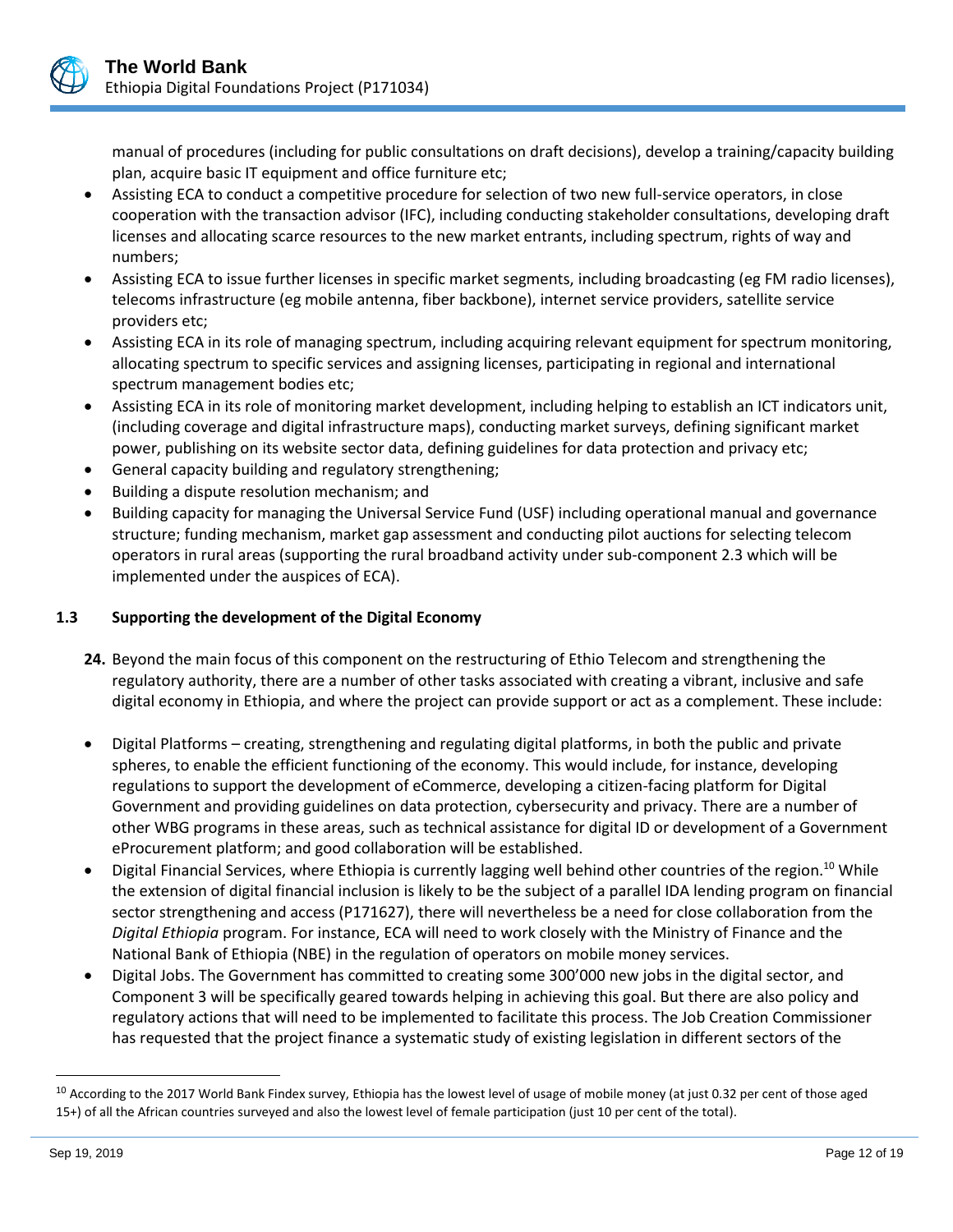

economy that might be hindering digital job creation. For instance, the law obliges vendors to offer a storefront and toilet facilities even if they sell exclusively online.

 Capacity building. The project will develop and implement a capacity building program for senior government officials.

## **Component 2: Digital Connectivity (~US\$200m)**

- **25.** The objective of this component is to crowd-in private sector investments to improve regional and domestic fiber-optic connectivity infrastructure, connect public institutions, and priority target groups to broadband internet at affordable rates, and to bring down the overall cost of internet services under a MFD approach. This subcomponent will support the following activities:
- **Connecting MDAs:** the pre-purchase of international bandwidth for the Government and priority target groups to incentivize private sector investment in internet connectivity (first mile, middle mile and last mile). The aim would be to encourage private operators to roll-out fiber-optic networks in selected pilot areas that are considered commercially unviable. The component, with underlying support from Component 1 (Enabling Environment), will promote cross-sector infrastructure sharing (for example, roads, railways, electricity transmission lines, and gas pipelines), where possible, to address gaps in the national backbone of optical fiber links, fiber connections to cell towers and increased redundancy and resilience in existing fiber links.
- **Connecting higher education:** a specific focus on the connectivity needs of the higher education sector, in collaboration with EthERNet, the Ethiopian Research and Education Network, including pre-purchase of internet capacity for universities, colleges, research institutes and TVETs, as well as support for campus networks and capacity-building.
- **Rural Broadband:** improving the level of coverage of rural broadband (3G/4G/5G) by creating incentives for private operators to develop cell towers and provide mobile broadband coverage in areas not currently served, and to upgrade existing 2G services to 3G and above.

## **Figure 1: Telecom market revenue growth projections for Ethiopia, 2018-2026, in Ethiopian Birr, bn**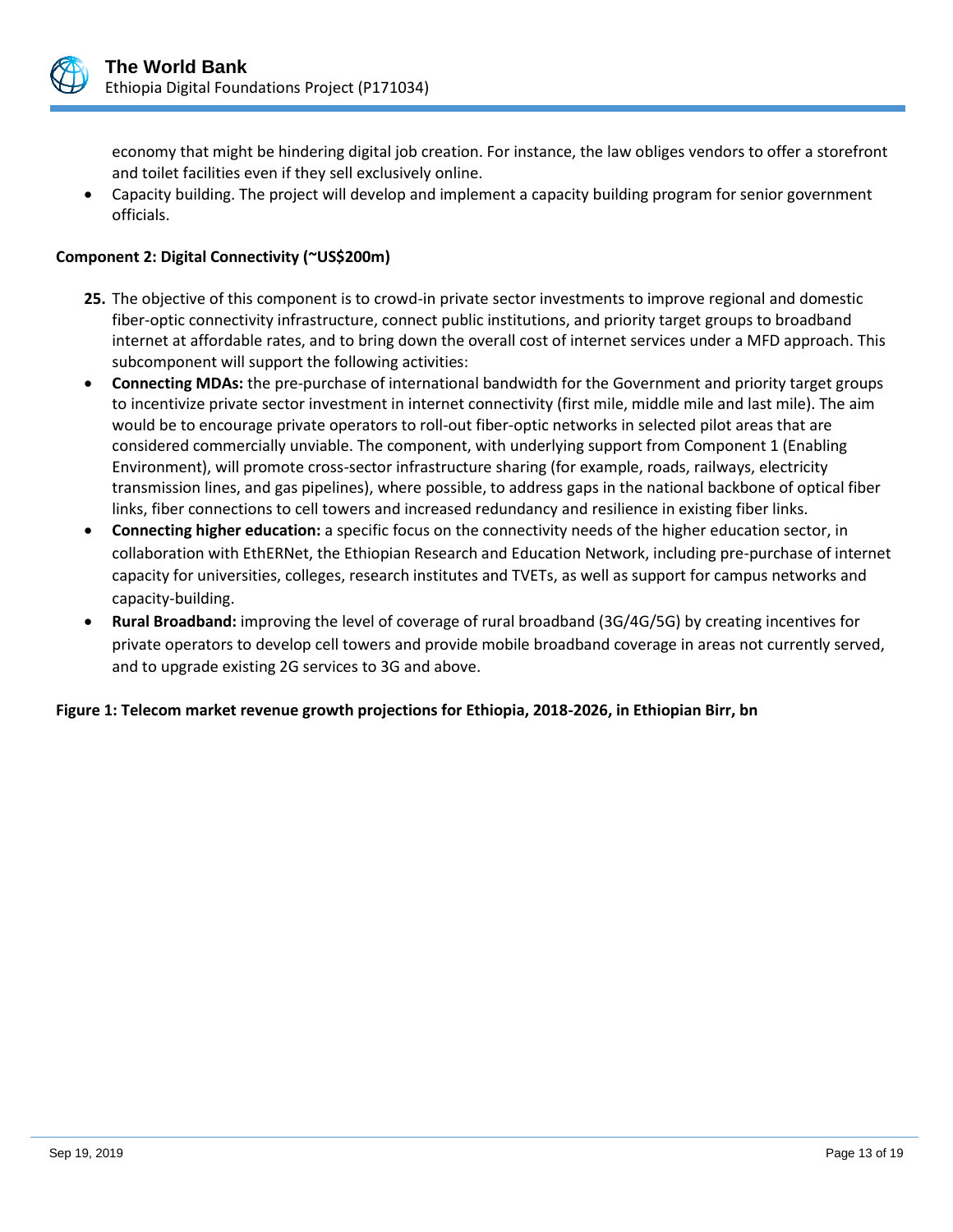



*Notes: ETB = Ethiopian Birr; FTTH = Fiber to the home; ADSL = Asymmetric Digital Subscriber Line; CAGR = Compound Annual Growth Rate.*

## **Sub-component 2.1 Connecting Ministries, Departments and Agencies**

- **26.** This component will provide support for the Government to make an upfront commitment to the pre-purchase of international Internet bandwidth from private sector operators under an indefeasible right of use (IRU) contract, over a period of 5-10 years. This will help create incentives to crowd-in private investments in domestic and cross-border connectivity, as well as to aggregate demand for internet services in targeted public institutions, such as MDAs health centers, etc. The locations to be served, and the user requirements for internet bandwidth would be determined based on a feasibility study, which is currently being undertaken by MInT, and in consultation with relevant sector ministries. The award of bandwidth contracts would be based on a competitive bidding process. Existing infrastructure, or new infrastructure to be built by licenses operators, will be used to transmit the bandwidth capacity. Thus, the funding would be used for the purchase of capacity, not of infrastructure (ie OPEX not CAPEX).
- **27.** The overall aim of this sub-component is to leverage strategic public investments and incentives to improve access to high-speed, affordable connectivity for government, citizens, and businesses across Ethiopia. Newly introduced private operators may lack the incentives to extend the national backbone to rural, remote, and impoverished areas. There is a need therefore to go beyond the current backbone and to push providers towards universal broadband connectivity for the entire country. The sub-component will support a more direct intervention to encourage private sector infrastructure deployment in geographical areas which do not offer sufficient short- to medium-term returns or are considered too risky to attract investment from the private sector alone. There is also a need to exert competitive pricing pressure, create network redundancy, and increase capacity along the most well-trafficked network routes that are currently served by a limited number of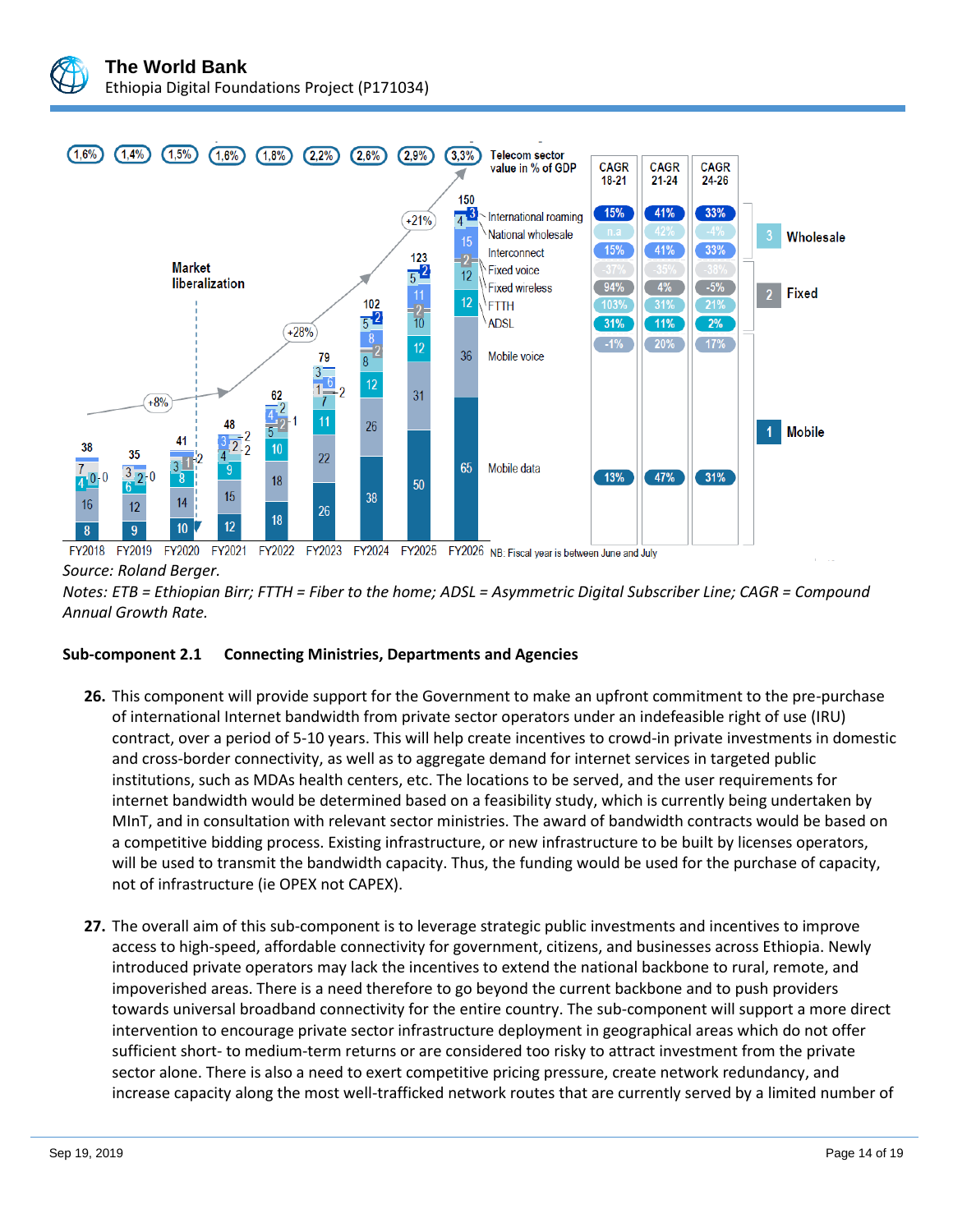

providers. As has been successfully done in several other countries in Africa, such as Malawi and Tanzania, the Government can purchase a large volume of international bandwidth and related services for MDAs over a 10 year period through a competitive bidding process. Future telecom operators and Internet service providers (ISPs) will be able to connect to the core network on an open access basis and will benefit from significantly reduced costs for wholesale bandwidth. This will also enable providers to launch new services, with a reduced cost structure, which should in turn enable retail price reductions.

# **Sub-component 2.2 Connecting Higher Education**

- **28.** As an extension of the drive to all government MDAs, a dedicated sub-component of the program will focus on connecting higher education institutions, including universities, colleges, research institutions and TVETs. Improving connectivity for higher education institutions is critical to empower the next generation of digital leaders for the private sector and government. Ethiopian universities currently lack sufficient connectivity to enable adequate access to the best global information and research collaboration. Where connectivity is available, it is often at low-quality, at low speeds, and covers only a limited number of buildings on university campuses. Providing high quality internet access for the estimated 22 million Ethiopians in the 15-24 year range will support the provision of high quality education, and will enhance opportunities for training and employment (providing a platform for the objectives of Component 3 on Digital Entrepreneurship and industries). This subcomponent will work with EthERNet, Ethiopia's National Research and Education Network (NREN). The organization currently connects 36 higher education universities, but plans to connect over 100 more universities in Ethiopia. Further, of the roughly 1,500 TVETs, only 25 are connected. As a member of the UbuntuNet Alliance, EthERNet can access low-cost international connectivity, academic content, and training opportunities as part of Africa Connect 3 initiative, which is supported by the European Union (EU). This will allow EthERNet and the universities in the consortium to access low-cost connectivity, online education content and training. More specifically, this sub-component will finance:
- Pre-payment of EthERNet's membership fees for the Africa Connect 3 program;
- International and domestic connectivity to member higher education institutions across Ethiopia;
- Campus wide WiFI networks to reach university departments, libraries, dormitories etc;
- Support to EthERNet technical staff;
- Network equipment to support points of presence, and data caches, around Ethiopia; and
- Capacity building for EthERNet.

## **Sub-component 2.3 Rural Broadband**

**29.** The biggest challenge to achieving universal broadband access in Ethiopia is the last mile, particularly in rural areas. Areas of low population density or low average incomes will not likely provide sufficient returns to drive affordable, private sector broadband services rollout without additional government incentives and coordination. Although Ethiopia has achieved a creditable 95 per cent coverage for 2G mobile services, this still leaves more than 5 million Ethiopians without any ICT access. Furthermore, almost 40 million Ethiopians live in areas that are unserved by mobile broadband coverage (3G and above), and effectively unable to access the internet. Reaching this unserved population will be a key challenging in achieving and inclusive digital economy. It is proposed to identify those rural areas that are currently underserved, and where the private sector is unlikely to invest without some degree of subsidy. These zones would then be subject to a competitive bidding process, among mobile network operators and tower companies, with coverage contracts awarded to those seeking the lowest level of subsidy to offer mobile broadband services (a so-called "reverse subsidy auction"). The objective is to bring populations within range of mobile broadband, with the private sector taking the lead, and the project providing capital expenditures subsidies. The bidding process would be managed by the ECA which has the mandate for universal service. This approach is consistent with the philosophy of mobilizing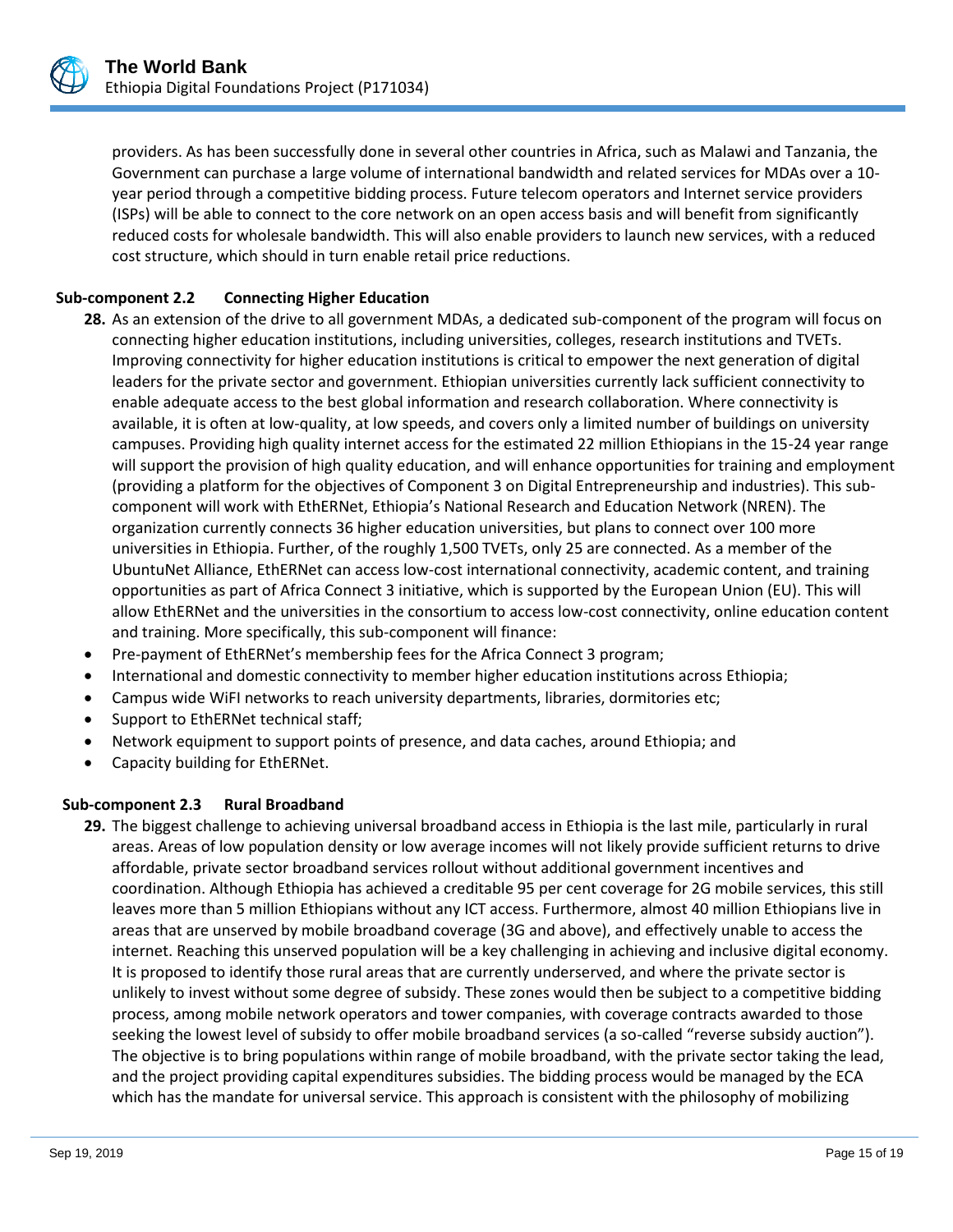

finance for development (MFD) and where it has been used in WBG-financed projects elsewhere, notably Cote d'Ivoire and Tanzania, each US\$1 of public investment typically leverages US\$2 of private sector investment.

- **30.** This component will leverage recent and emerging technological business model innovations in broadband service delivery and financial resources to incentivize and enable the private sector to deploy affordable broadband internet services to rural areas. The component will support the following:
- Establishing a Universal Service Fund (USF), with contributions from licensed operators, under the management oversight of ECA; and with the possibility of using pay or-play mechanisms
- A gap analysis to better understand the areas of poor coverage in the country ("whitespots") and to provide digital coverage maps, and
- Financing of least-cost subsidy 'reverse auction' mechanism for private sector deployment of shared infrastructure and mobile broadband services in low-coverage areas.

## **Component 3 – Nurturing digital entrepreneurship and industries (~US\$50m)**

**31.** This component aims to nurture a healthy pipeline of digital entrepreneurs in Ethiopia and lay the foundations for high-growth digital industries. The component is comprised of gender-inclusive, ecosystem-level support to innovation hubs as well as entrepreneur-level support to aspiring college students as well as offline business owners who are ready to go online adopt a digital business model. Since digital transformation is still at an early stage in Ethiopia, this component will also identify and document the key policy and regulatory constraints that prevent the healthy growth of digital entrepreneurs and businesses. The constraints and lessons learned under this component can then be used to inform subsequent lending and TA engagements.

## **Sub-component 3.1: Innovation Hub Support Program**

**32.** This sub-component will provide budgetary support, in the form of competitively awarded grants to innovation hubs, allowing them to run quality incubation/acceleration programs. Many evaluation studies and experience of World Bank *info*Dev projects<sup>11</sup> show that in a nascent digital ecosystem, when short-term public or donor funding is available, many incubators and accelerators can be built. However, when public finance or donation runs out, the lack of general funding for overheads and operational costs can result in lags in developing teams, systems, operational strategies and programs to support digital entrepreneurs. In addition, publicly-run incubation centers in Ethiopia are plagued with a low occupancy rate, under-utilization, and a lack of support programs. Privately-run incubation centers on the other hand are faced with capacity issues, not able to scale. For example, the two most famous and biggestprivately-owned incubation centers in Addis – ICE Addis and BlueMoon – are taking just two rounds of applications from enterpreneurs each year, and each round can only accept 10-20 new applicants among hundreds of proposals. Elsewhere in Africa, innovation hubs, or "tech hubs" are booming. The GSMA reports there were more than 600 tech hubs in Africa in mid 2019<sup>12</sup> compared with fewer than 200 when the World Bank conducted a similar survey five years earlier.<sup>13</sup> Encouraging publicly and privately-owned incubators to collaborate on providing support programs and sharing the co-working space

<sup>&</sup>lt;sup>11</sup> InfoDev. 2015. Business Analytics Toolkit for Tech Hubs: Lessons Learned from infoDev's mLabs and mHubs. InfoDev. 2014. The Business Models of mLabs and mHubs: An Evaluation of InfoDev's Mobile Innovation Support Pilots.

<sup>12</sup> Se[e https://www.gsma.com/mobilefordevelopment/blog/618-active-tech-hubs-the-backbone-of-africas-tech-ecosystem/.](https://www.gsma.com/mobilefordevelopment/blog/618-active-tech-hubs-the-backbone-of-africas-tech-ecosystem/)

<sup>&</sup>lt;sup>13</sup> Kelly, Tim and Rachel Firestone. 2015. How Tech Hubs are Helping to Drive Economic Growth in Africa. WDR16 Background Paper, at: [http://pubdocs.worldbank.org/pubdocs/publicdoc/2016/1/895381452529897772/WDR16-BP-How-Tech-Hubs-are-helping-to-Drive-Economic-](http://pubdocs.worldbank.org/pubdocs/publicdoc/2016/1/895381452529897772/WDR16-BP-How-Tech-Hubs-are-helping-to-Drive-Economic-Growth-in-Africa-Kelly-Firestone.pdf)[Growth-in-Africa-Kelly-Firestone.pdf.](http://pubdocs.worldbank.org/pubdocs/publicdoc/2016/1/895381452529897772/WDR16-BP-How-Tech-Hubs-are-helping-to-Drive-Economic-Growth-in-Africa-Kelly-Firestone.pdf)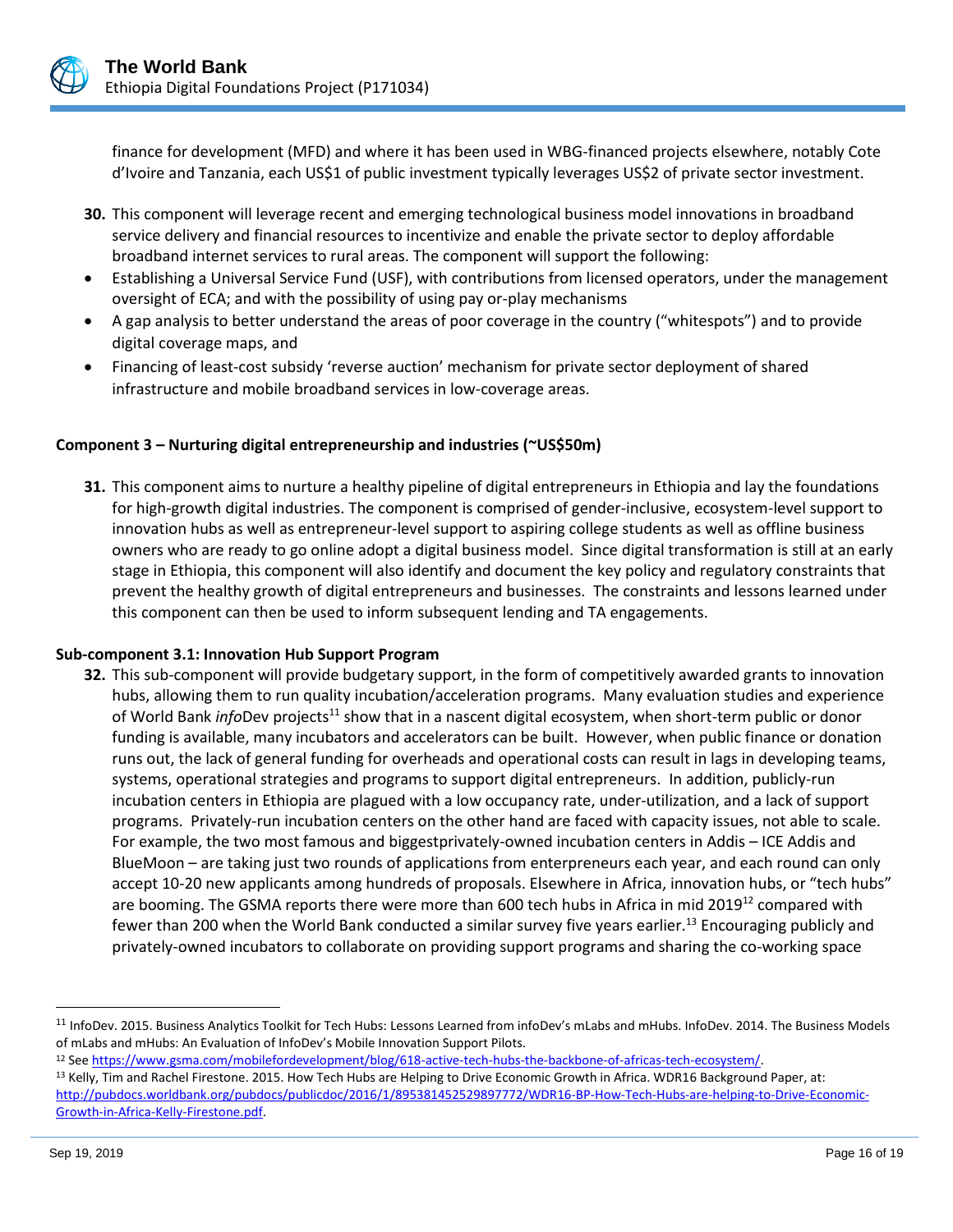

through budgetary incentives (including the potential use of Disbursement Linked Indicators (DLIs) that apply benchmark conditions to the releanse of grant tranches) can be tested further.

#### **Sub-component 3.2 Digital Entrepreneurship Bootcamps**

**33.** This sub-component will connect innovation hubs and universities to provide entrepruership bootcamps to allow college students to have hands-on experience in trasnforming new ideas to viable business models. This bootcamp can also include programming, business skill and soft skill training. It aims to mainstream a start-up culture among youth, and build a healthy pipeline of potential digital entrepreneurs. The design of this subcomponent will draw lessons learned from other entrepreneruship bootcamps, including female digital entrperneurship training activities<sup>14</sup>. To increase the sustainability of the program, successful graduates from the bootcamps are encouraged to move on to incubation stage that is supported by sub-component 3.1. Subject to discussions with MiNT, Ministry of Science and Higher Education and individual universities, some of the trainings can be systemized into a digital entrepreneruship course offering at universities.

#### **Sub-component 3.3 Adopting Digital Business ModelsFrom**

- **34.** This sub-component will prepare the workforce in traditonal industries to adopt digital business models to increase access to markets and technology. Despite the infrastructure and regulatory challenges, peer-to-peer (P2P) digital platforms have been growing rapidly in Ethiopia, especially in Addis. They span across many commercial services sectors, such as ride-sharing, accomodation, retail, delivery and maid services. The lower transaction costs and convenience enabled by P2P platforms is an appealing feature to Ethiopian citizens due to the prevailing inefficiency in many parts of the services sector , e.g. the cost using 'Ride' for taxi service is on average 20% less than a similar offline service and Ride is already making profits despite being a 3-year-old firm. The price difference demonstrates the huge potential of adopting digital business models in addressing market inefficiencies in Ethiopia.. This sub-component will provide entrepreneurship training to individual business owners who aspire to go from offline to online. The training is usually provided by private companies with industry-specific training materials. For example, for sellers who would like to become star sellers on ecommerce platforms, there are training programs that teach sellers on writing accurate product descriptions, taking professional photos, interacting with customers professionally, accpepting digial payments, managing financial accounts and customer ratings, and managing inventory. Similarly in the ride-sharing industry, many drivers in Addis still lack basic map-reading skills on phones, and relies on phone calls to locate the customers - an analog adoption of the digital solutions which fails to unlock the full potential of new digital business models. It is hoped that with scalable trainings to potential digital business owners to provide quality services, citizens in Ethiopia will start building the trust and habit to use digital solutions in their daily life, which in turn will create a condusive environment for digital industries to survive and grow. This sub-component also prepares the workforce to explore other means of making a living e.g. by providing part-time services through online platform (i.e. gig-economy), especially for disadvantaged groups, such as women or ethnic minorities who have spare physical or human capacity.
- **35.** This component will be implemented in close collaboration with the Ethiopia Competitiveness and Jobs Creation IPF (P143302) where there is an SME linkage component that can collaborate with the innovation hubs in Addis to provide digital solutions to the industry clusters, including those located in industrial parks. Digital Financial

<sup>&</sup>lt;sup>14</sup> For example, there is a WB global assessment of women-centered bootcamps and digital skills training under the "Umbrella Facility for Gender Equality".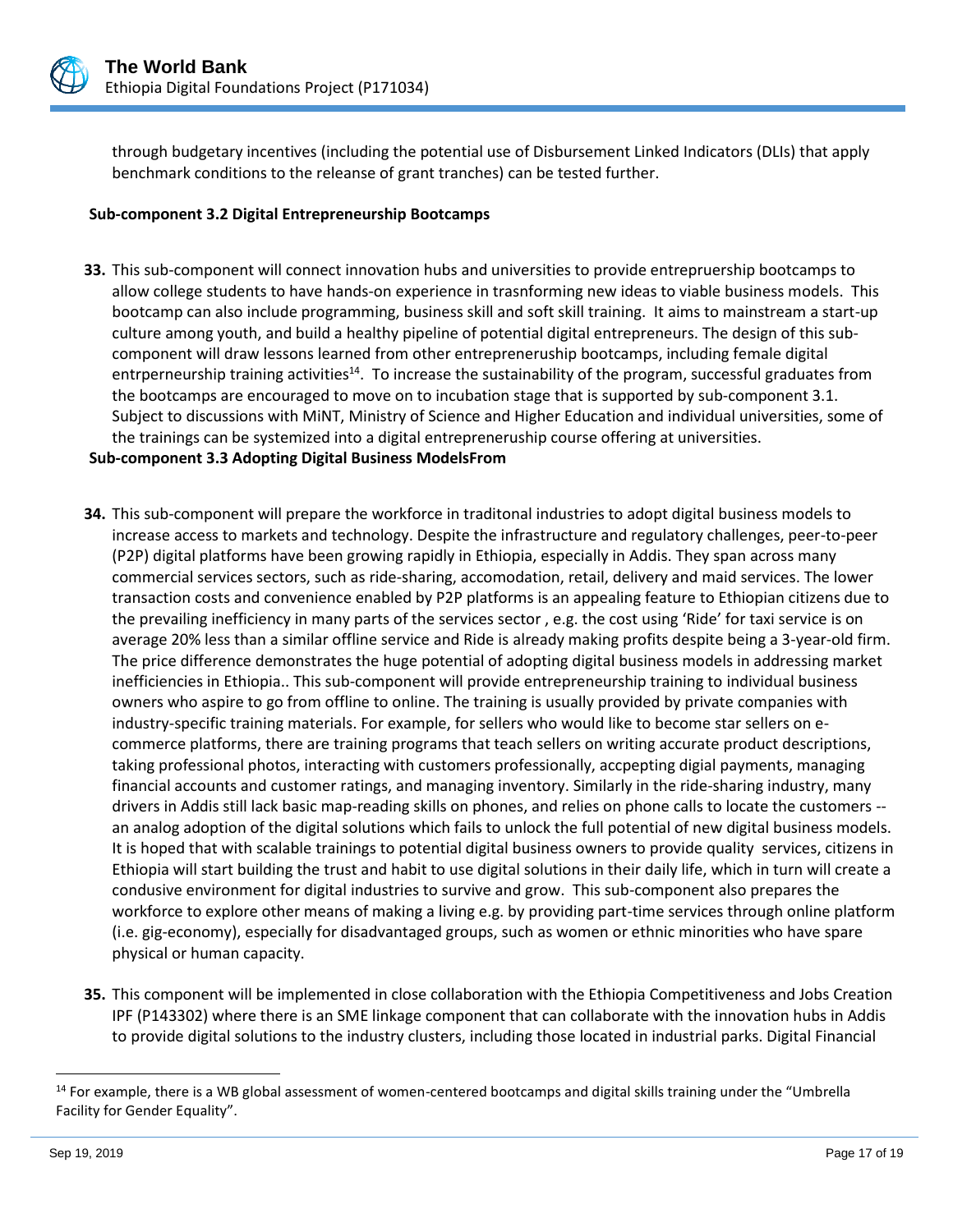

Services, including digital payment and access to finance are critical foundations to viable digital business models. To this end, this component will also collaborate with the new lending program on financial sector strengthening and access (P171627) , especially exploring the potential to set up a First-Loss Facility, in collaboration with local commercial banks, national and international development banks to increase access to finance and build a healthy pipeline of investable start-ups.

**36.** The project will require coordinated implementation through a variety of Ethiopian agencies. This component would consist of support to finance project management related issues including project coordination, procurement, financial management, monitoring & evaluation, project communication, and environmental and social safeguards. This component would also provide support through office equipment, incremental operating costs, and audits. The project will emphasize gender equity in recruitment and retention by ensuring inclusion of women in all decision-making bodies under the project.

#### **Component 4: Project Management (~US\$10 million)**

**37.** Subject to the Fiduciary Assessment, it is envisioned for the Project Implementation Unit (PIU) to be initially be set up at the Ministry of Finance while the focus is mainly on the telecom reform transactions, and transferred later to the telecom reform transactions, and transferred later to the Ministry of Innovation and Technology (MInT).

| Legal Operational Policies                  | Triggered? |
|---------------------------------------------|------------|
| Projects on International Waterways OP 7.50 | No.        |
| Projects in Disputed Areas OP 7.60          | No.        |
|                                             |            |

Summary of Screening of Environmental and Social Risks and Impacts

**Note:** To view the Environmental and Social Risks and Impacts, please refer to the Concept Stage ESRS Document**.** *Please delete this note when finalizing the document.*

#### **CONTACT POINT**

#### **World Bank**

Timothy John Charles Kelly, Karen Grigorian, Naomi J. Halewood Lead Digital Development Specialist

**Borrower/Client/Recipient**